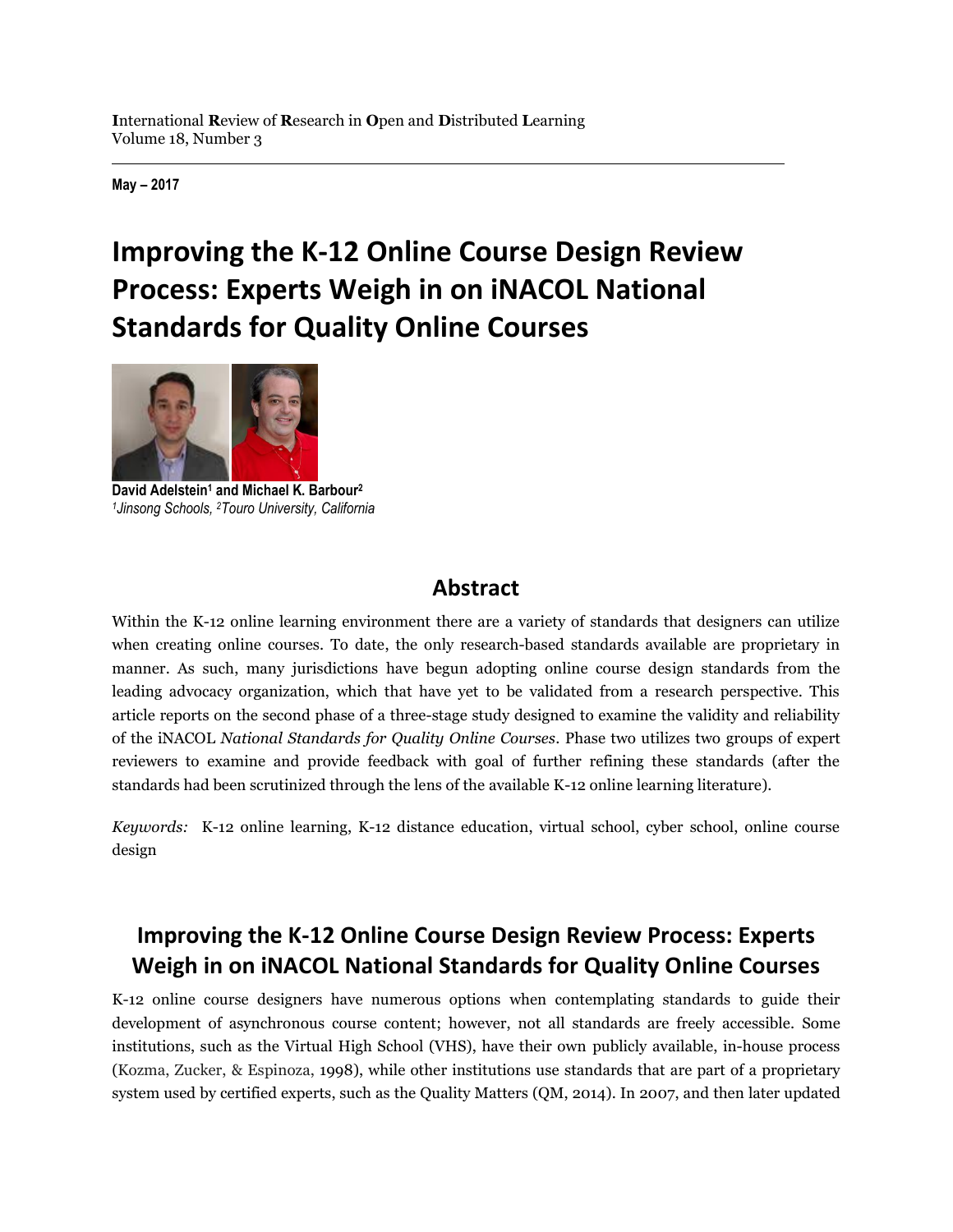in 2011, the International Association for K-12 Online Learning (iNACOL, 2011) released their *National Standards for Quality Online Courses*. These standards were largely based on standards released earlier by the Southern Region Education Board (SREB), with some additions due to iNACOL's involvement in the Partnership for 21st Century Skills initiative (National Association for K-12 Online Learning [NACOL], 2007). The iNACOL standards used a rubric that covered five different areas (i.e., content, instructional design, student assessment, technology, and course evaluation and support) to review the overall quality of a course (iNACOL, 2011). Since its initial release, the standards have been implemented in a variety of jurisdictions, including for use in states such as Michigan and Texas ("Making Online Learning Accessible," 2015; Oakland Schools, 2015). However, even as the standards remain popular with legislators and policymakers, there has been no research published on the validity of the standards or a review as to how they relate specifically to online course design.

The study reported in this article follows an earlier phase in the validation of the iNACOL standards (see Adelstein & Barbour, 2016). Phase one of this larger research initiative reviewed the construct validity of the iNACOL standards (Drost, 2011). Using contemporary research, each of the 52 elements found in the iNACOL standards were reviewed to determine the level of support each standard had within the research literature. Each standard was compared to research into K-12 online learning, as well as the broader field of online learning and course design. The following article describes phase two of this validation process, which consisted of three rounds of expert review over the revised iNACOL standards from the first phase. The authors will begin by briefly discussing the current state of K-12 online course design literature. The three phases of the expert review will be outlined, detailing the process and results. Finally, the revised K-12 online course design rubric will be discussed.

### **Literature Review**

K-12 online learning is not a new concept. Prior to the widespread use of the World Wide Web, students and instructors would be able to connect via telephone or correspond through the postal service (Clark, 2013). As the opportunity for K-12 online learning increased, it should not be surprising that many courses were designed using the same principles that designers applied to these legacy distance models, as well as to face-to-face courses (Barbour & Adelstein, 2013a; Barbour, Morrison, & Adelstein, 2014). Instead of telephones and the postal service, chat rooms and email were utilized (Perrin & Mayhew, 2000). As websites and learning management systems (LMS) came into existence, courses began to take and copy from traditional face-to-face courses (Barbour, 2007). However, it became apparent that there were widening differences between the two environments. Effective online educators, for example, had to utilize skillsets better suited for K-12 online environments (Davis et al., 2007). As educators had to shift their way of thinking, the demand for an overhaul in course design began to form.

Research, specifically about K-12 online course design, has been limited (Barbour, 2013; Barbour & Adelstein, 2013b). There have been studies conducted that focus on specific programs, such as VHS or the Florida Virtual Schools (FLVS) (Kozma et al., 1998; Zucker, 2005). In both instances, the design of the online course is strongly considered along with other aspects. VHS requires its educators to take a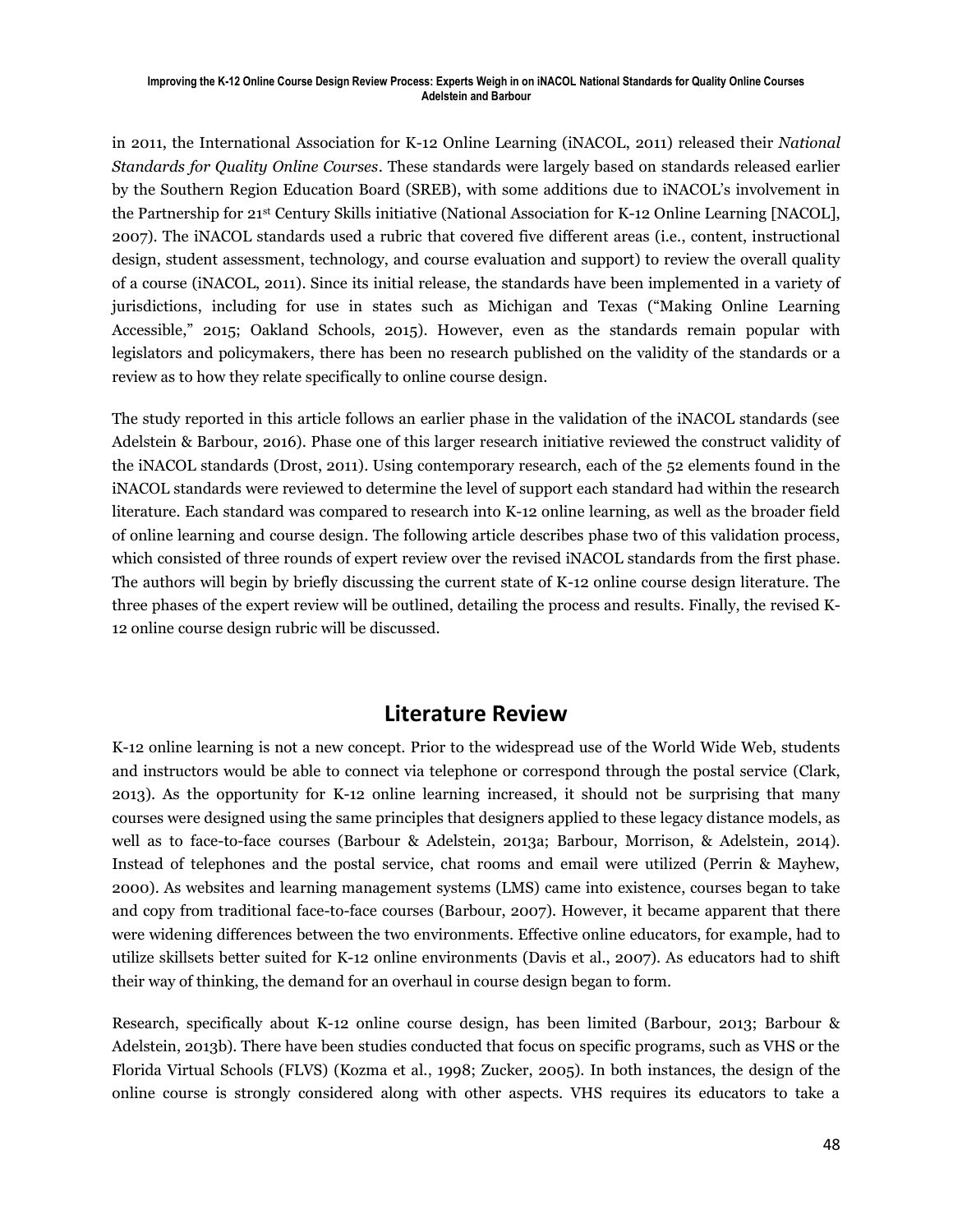mandatory graduate level course that has a focus on design within the LMS (Zucker & Kozma, 2003). The FLVS utilizes a team approach consisting of subject matter experts, project managers, instructional designers, and web developers (Johnston, 2004). The team process has proven successful for FLVS, but it is a very unique system (Barbour & Reeves, 2009).

As K-12 online learning has continued to mature and evolve, best practice standards that include aspects of course design have also been released (iNACOL, 2011; QM, 2014). Some of these standards are proprietary, such as those found in the QM system. Beginning as a 3-year *Fund for the Improvement of Postsecondary Education* grant in 2003 (Legon & Runyon, 2007), the first QM rubric was formed in 2004. QM gradually became an entire process for online course review (Shattuck, 2007). The current rubric utilizes eight general standards (i.e., course overview and introduction, learning objectives, assessment and measurement, instructional materials, learner interaction and engagement, course technology, learner support, and accessibility), while the program offers to train staff for peer reviews, course design, and more (MarylandOnline, 2013). However, even though they have never been tested for validity, the iNACOL (2011) standards are an easy place for K-12 online course designers to begin because the standards and rubric are publically available and non-proprietary.

# **Methodology**

Upon completion of the construct validity phase of this research initiative (see Adelstein & Barbour, 2016), the next stage was the content validity of the revised rubric. The purpose was to test the design of the new rubric through expert review. It was recommended to involve content-area experts, as content validity is a result of their verification that the rubric meets the standards as outlined in phase one (Roblyer & Wiencke, 2003; Taggart, Phifer, Nixon, & Wood, 2001). Roblyer and Wiencke (2003) denoted that a properly designed rubric used in educational technology is a meaningful way to both assess and guide practitioners. It should not be surprising to see a leader in the field, such as QM, used a rubric for their proprietary design standards during the creation process (Hixon, Barczyk, Buckenmeyer, & Feldman, 2011).

Eight experts, who were divided into two groups, reviewed the standards over the course of three rounds, examining each standard from a course design perspective. The experts were selected based on their background and experience in K-12 online education (see Table 1).

Table 1

| Group A                                 | Group B                                 |
|-----------------------------------------|-----------------------------------------|
| Ron (all names are pseudonyms)          | Jason                                   |
| Researcher with approximately 20 years' | Educator with experience in K-12 online |
| experience in K-12 online learning.     | curriculum and assessment design.       |

*Description of the Two Expert Review Groups*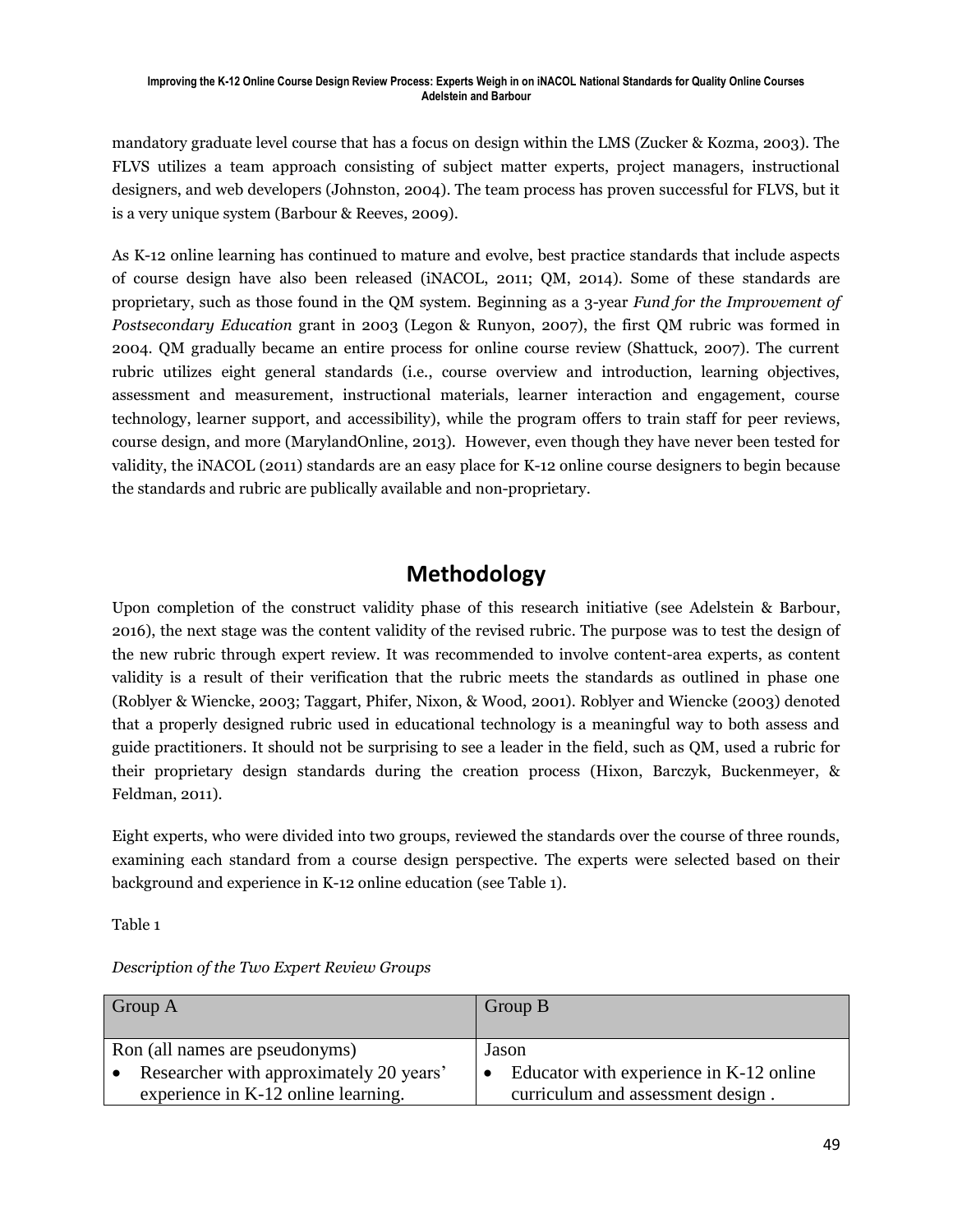| Louise                                                  | Amanda                                                  |
|---------------------------------------------------------|---------------------------------------------------------|
| Administrator with over 20 years'<br>$\bullet$          | Administrative responsibilities in online<br>$\bullet$  |
| experience in K-12 online learning.                     | education for 8 years, 15 years overall in              |
|                                                         | education.                                              |
| Joanne                                                  | Kim                                                     |
| Educator with over 20 years in both online<br>$\bullet$ | Educator for 16 years, half of which in K-<br>$\bullet$ |
| and traditional K-12 and higher education.              | 12 online learning.                                     |
| Connor                                                  | Kelly                                                   |
| Educator, administrator, and designer with              | Educator with five years' experience in K-<br>$\bullet$ |
| 12 years of experience in online education.             | 12 online educational research.                         |

Specifically, each group consisted of a researcher, administrator, designer, and teacher; all of whom had been directly involved with K-12 online learning.

During round one, each of the experts received a document containing the 52 iNACOL elements listed under the five main standards based on the results of the first phase of this research initiative. The document was color coded to indicate the nature of research supported for each standard (i.e., green for significant K-12 online learning research support, yellow for limited K-12 online learning research support, or orange for supported only by non-K-12 literature). There were also two additional sections added to the end of the document. The first section offered four new standards that were found to be present in the K-12 online learning research, while the second suggested combining elements that were seen as similar in scope. In round one, the experts were asked to rate the importance of each standard as it related to course design using a basic Likert scale (i.e., 1 for low relevancy, 2 for some relevancy, and 3 for significant relevancy). An area for comments was also included for each section.

After compiling the ratings from round one, a second document was created that listed the average rating for each of the standards and the comments that experts made. Based upon both the raw rating, as well as expert suggestions, the researcher made suggestions about revising or removing certain standards. Experts were asked to select one of four options (i.e., keep the standard as is, revise the standard, combine with another standard, or delete the standard) and to provide a written rationale for that decision.

The responses from round two were again compiled in a new document that consisted of three sections:

- 1. standards where there were general agreement that should be kept as written,
- 2. standards where the expert feedback from the previous two rounds that had a clear consensus for either revision or deletion, and
- 3. standards that did not have a clear consensus from the experts and would require further discussion.

The experts' feedback from the previous rounds was listed under each standard. Round three consisted of 60-minute discussion with each expert group using *Google Hangout* that focused on the second and third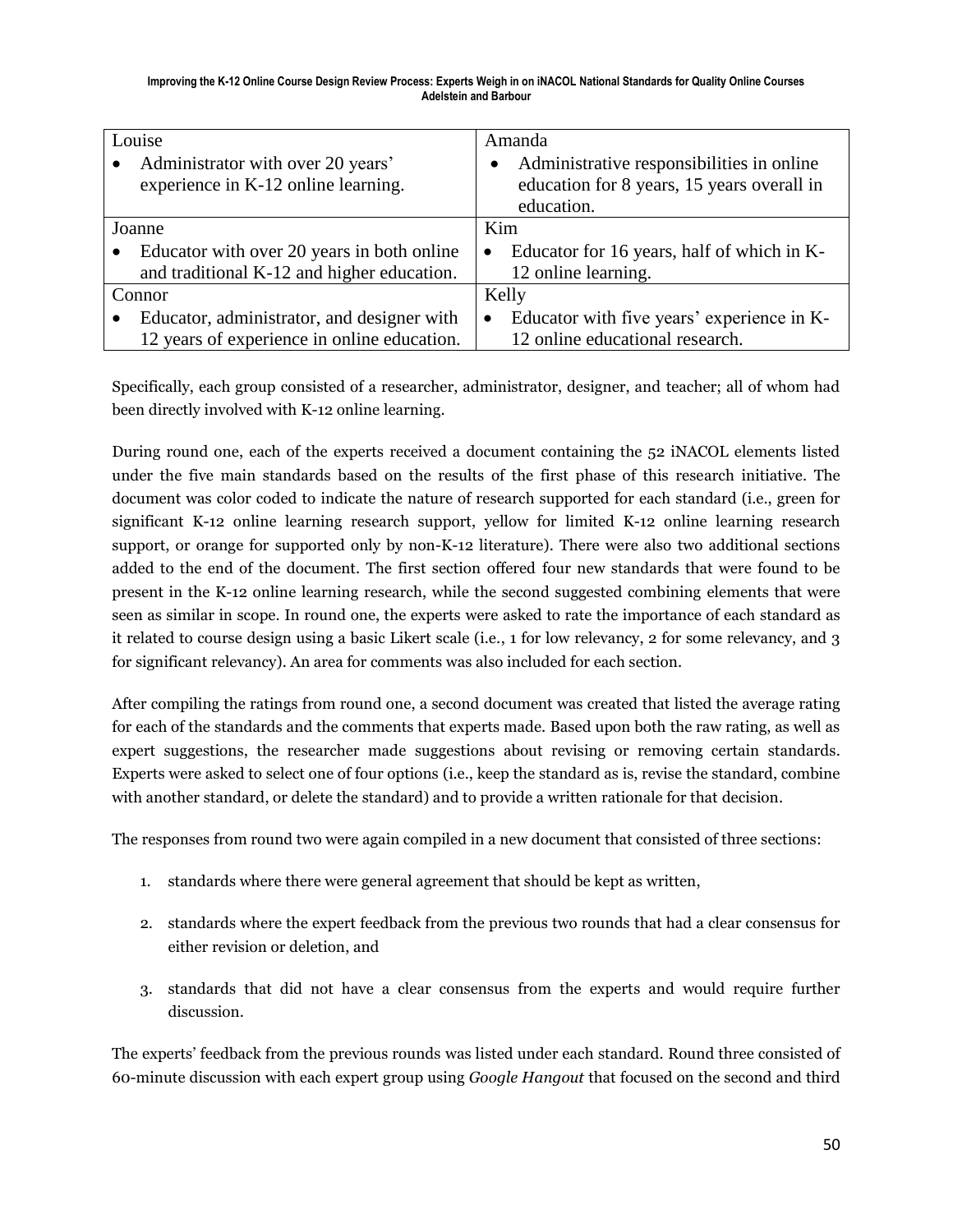sections of the round three document. <sup>1</sup> During the *Google Hangout*, the researcher facilitated discussion around the standards recommended for revision or deletion until a consensus was achieved on whether to revise or delete a particular standard, as well as the specific wording for any revised standards.

# **Results**

In this section, we organize the data using the complete iNACOL *National Standards for Quality Online Courses*, broken down by section (see Tables 2-7). The revised iNACOL standards based on the expert review are provided in Appendix.

Table 2

 $\overline{\phantom{a}}$ 

*Section A: Content*

| <b>Academic content standards and assessments</b>                                                                                                                                                                                                                                                                  | <b>Round one</b><br>average | <b>Round two responses</b>                                                                                          |
|--------------------------------------------------------------------------------------------------------------------------------------------------------------------------------------------------------------------------------------------------------------------------------------------------------------------|-----------------------------|---------------------------------------------------------------------------------------------------------------------|
| Element A1: The goals and objectives clearly state<br>what the participants will know or be able to do at the<br>end of the course. The goals and objectives are<br>measurable in multiple ways                                                                                                                    | 3                           | N/A                                                                                                                 |
| Element A2: The course content and assignments are<br>aligned with the state's content standards, common<br>core curriculum, or other accepted content standards<br>set for Advanced Placement courses, technology,<br>computer science, or other courses whose content is<br>not included in the state standards. | 2.875                       | N/A                                                                                                                 |
| Element A3: The course content and assignments are<br>of sufficient rigor, depth, and breadth to teach the<br>standards being addressed.                                                                                                                                                                           | 2.625                       | N/A                                                                                                                 |
| Element A4: Information literacy and communication<br>skills are incorporated and taught as an integral part<br>of the curriculum.                                                                                                                                                                                 | 2.5                         | N/A                                                                                                                 |
| Element A5: Multiple learning resources and<br>materials to increase student success are available to<br>students before the course begins.                                                                                                                                                                        | 2.25                        | Keep standard as is: 3<br>Revise standard: 3<br>Combine with another: o<br>Delete standard: 3<br>(Revise/Delete: 1) |
| <b>Course overview and introduction</b>                                                                                                                                                                                                                                                                            | <b>Round one</b><br>average | <b>Round two responses</b>                                                                                          |
| Element A6: A clear, complete course overview and<br>syllabus are included in the course.                                                                                                                                                                                                                          | 3                           | N/A                                                                                                                 |
| Element A7: Course requirements are consistent with<br>course goals, are representative of the scope of the                                                                                                                                                                                                        | 2.875                       | N/A                                                                                                                 |

<sup>1</sup> Due to a last minute emergency situation, one expert from Group A (Connor) was unable to attend the *Google Hangout*.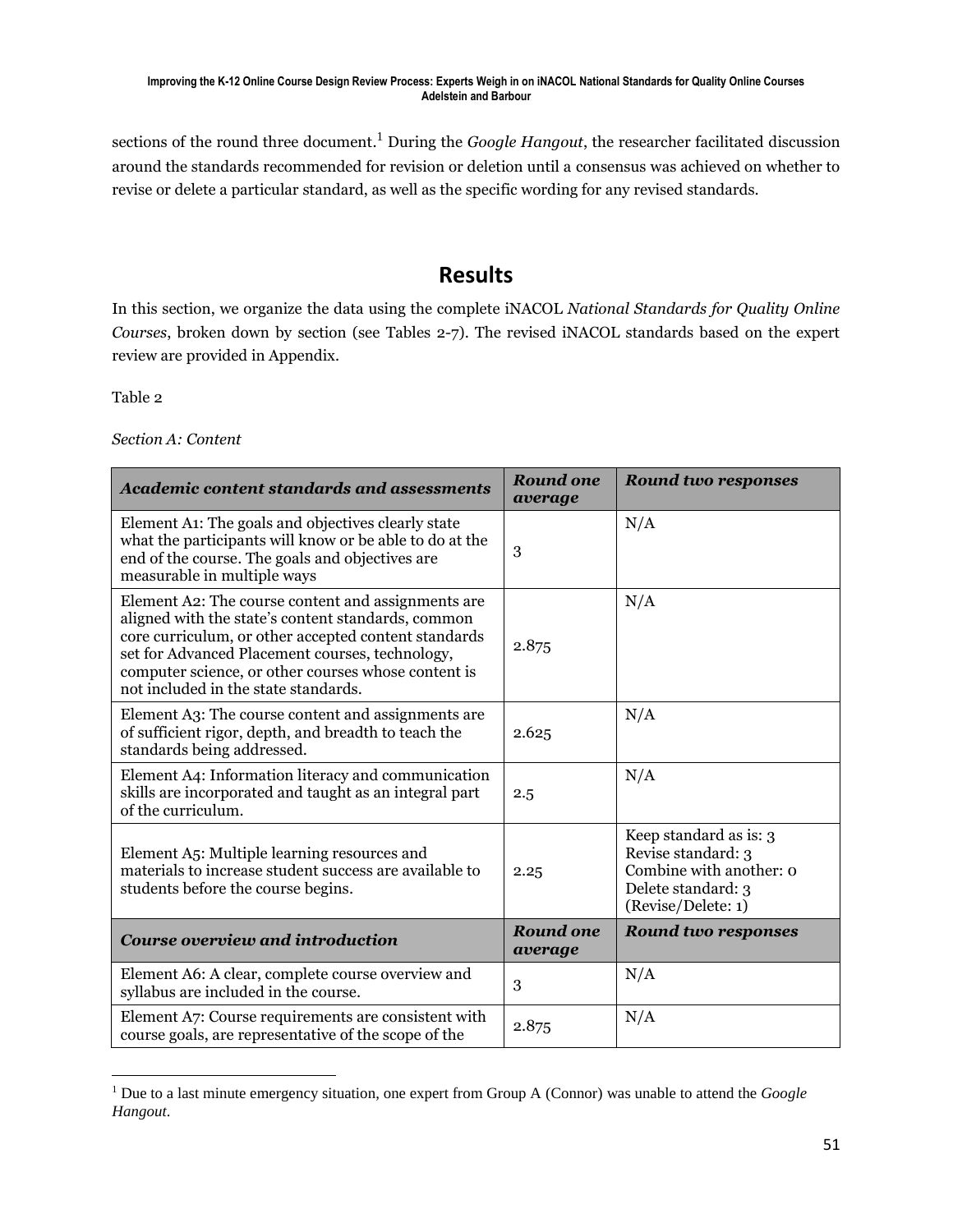| course and are clearly stated.                                                                                                                                                                                                      |                             |                                                                                                                      |
|-------------------------------------------------------------------------------------------------------------------------------------------------------------------------------------------------------------------------------------|-----------------------------|----------------------------------------------------------------------------------------------------------------------|
| Element A8: Information is provided to students,<br>parents, and mentors on how to communicate with<br>the online instructor and course provider.                                                                                   | 3                           | N/A                                                                                                                  |
| Legal and acceptable use policies                                                                                                                                                                                                   | Round one<br>average        | <b>Round two responses</b>                                                                                           |
| Element A9: The course reflects multi-cultural<br>education, and the content is accurate, current, and<br>free of bias or advertising.                                                                                              | 2.75                        | N/A                                                                                                                  |
| Element A10: Expectations for academic integrity, use<br>of copyrighted materials, plagiarism, and netiquette<br>(Internet etiquette) regarding lesson activities,<br>discussions, and e-mail communications are clearly<br>stated. | 2.875                       | N/A                                                                                                                  |
| Element A11: Privacy policies are clearly stated.                                                                                                                                                                                   | 2.5                         | N/A                                                                                                                  |
| <b>Instructor resources</b>                                                                                                                                                                                                         | <b>Round one</b><br>average | <b>Round two responses</b>                                                                                           |
| Element A12: Online instructor resources and notes<br>are included.                                                                                                                                                                 | 2.375                       | Keep standard as is: 3<br>Revise standard: 2<br>Combine with another: 2<br>Delete standard: 2<br>(Delete/Combine: 1) |
| Element A13: Assessment and assignment answers<br>and explanations are included.                                                                                                                                                    | 2.5                         | N/A                                                                                                                  |

Section A was highly regarded by the experts in terms of significance to course design. In the first round, there was overwhelming agreement to keep the majority of the elements in some form, with the exceptions of A5 (i.e., Multiple learning resources and materials to increase student success are available to students before the course begins) and A12 (i.e., Online instructor resources and notes are included). Both elements were further discussed in round two, with experts still divided on how to move forward. All experts shared in round three that the phrasing of A5 was problematic, questioning how realistic it was to have all materials present before the course begins. Ron mentioned that due to the logistics of certain courses, having all material available:

is technically not possible in some settings. Because you do an enrollment and that's when the students are there and they can't get access to the course until they are enrolled and they are enrolled at date of start. So it's not physically possible.

It was suggested, and agreed upon by Group A, to change the wording to "All course materials are available to students at the course start." Group B, on the other hand, did not think the element was appropriate. Amanda noted:

you really don't know what's going to work until the students start the course and actually, you know, get their feedback as to what's working and what's not working. The other thing is, is that your course materials could be specific to that student as well, like some students may better at,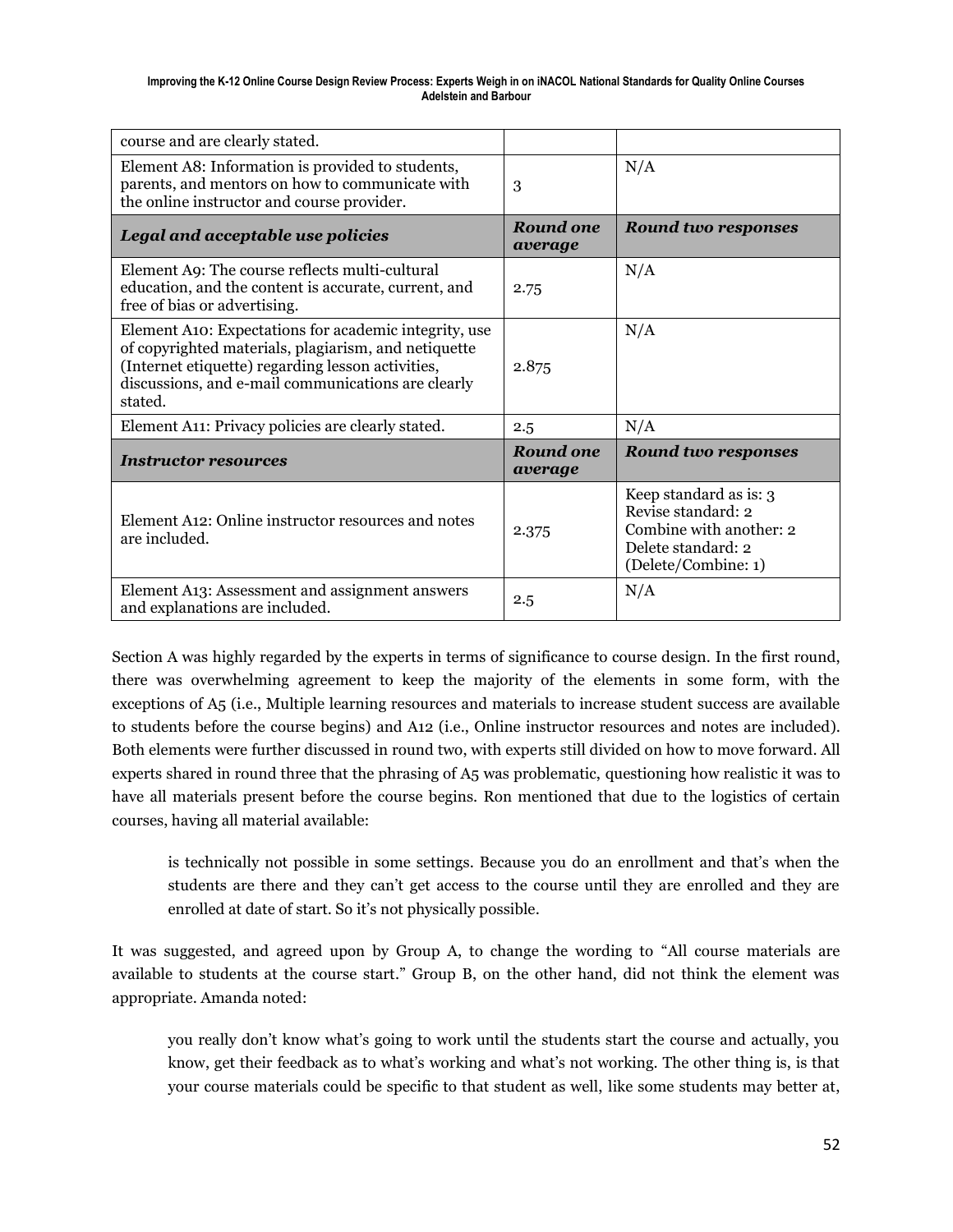um, a virtual lab or something else, and another student might learn better by watching a video or doing something else.

With other elements in the rubric discussing additional materials, Group B moved to delete A5 (i.e., Multiple learning resources and materials to increase student success are available to students before the course begins).

The round two discussions of A12 (i.e., Online instructor resources and notes are included) lead to a suggestion of combining it with A13 (i.e., Assessment and assignment answers and explanations are included) or keeping it as is. Both groups were quick to lean towards combining the elements. Ron suggested a further revision to include the pedagogy behind the material, as this understanding would help teachers "to grade [the assignment] appropriately, but they would also be given the grading rubrics which they would then communicate clearly in an easy to understand manner to the students and parents." The rest of the Group A members agreed.

Round one did include two suggestions from experts that were put forth in round two. The first looked to combine A1 (i.e., The goals and objectives clearly state what the participants will know or be able to do at the end of the course; the goals and objectives are measurable in multiple ways), A6 (i.e., A clear, complete course overview and syllabus are included in the course), and A7 (i.e., Course requirements are consistent with course goals, are representative of the scope of the course and are clearly stated) due to similarities. Experts were unanimous on combining the elements, with both groups agreeing on the suggested wording put forth in round three. The other suggestion was to delete A4 (i.e., Information literacy and communication skills are incorporated and taught as an integral part of the curriculum), with an expert wondering if it was better suited at a program level and not at the course level. Group A had little discussion, as all agreed it was too broad and not a part of the course design. Group B strongly thought that the communications piece was already handled in element B9 (i.e., The course design includes explicit communication/activities (both before and during the first week of the course) that confirms whether students are engaged and are progressing through the course. The instructor will follow program guidelines to address non-responsive students.), but perhaps the information literacy should remain. For example, Kelly liked the idea that information literacy should be

embedded in the course design… I really do think that this might be a program related piece because it is overarching whole content areas, so it's not specific to a course design, but it should be interwoven into the courses specifically.

Group B agreed, and revised A4 to read, "Information literacy is incorporated as an integral part of the course."

Eventually, a decision had to be made regarding the differences between Group A and B results for element A4, A5, and A12. This was accomplished by reviewing the current K-12 literature against the expert comments from all three rounds. Element A4 was deleted, with the thought that information literacy should have a focus at the program or curriculum level, and not in the course design. Element A5 was kept in the rubric using Group A's wording. Research showed it was important for the students to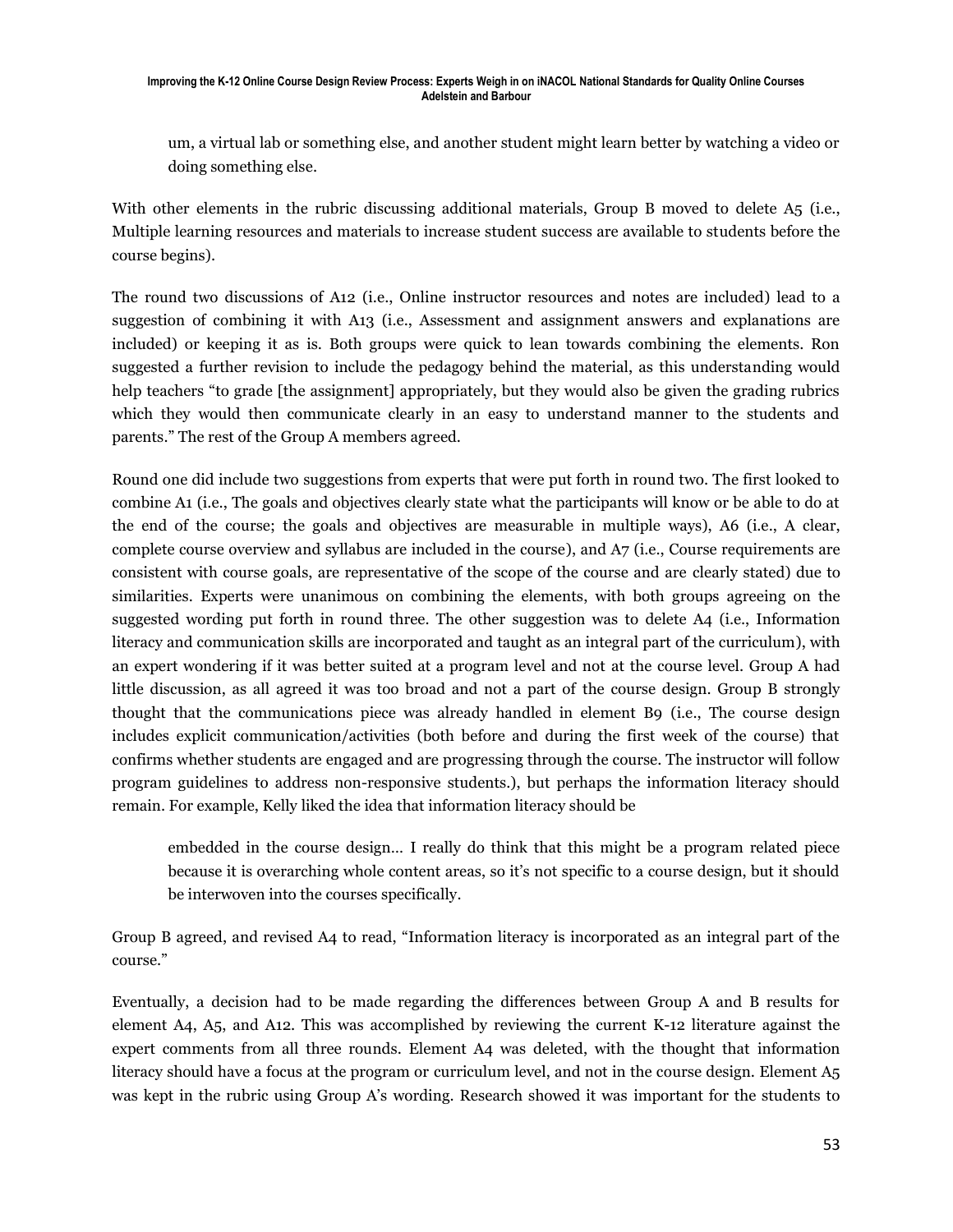have access to the materials before the course begins, allowing them time to make sure everything is compatible with personal technology. Finally, A12 and A13 were combined using Group A's suggestions as well.

Table 3

### *Section B: Instructional Design Elements*

| <b>Instructional and audience analysis</b>                                                                                                                                                                                                                                                        | <b>Round one</b><br>average | <b>Round two responses</b>                   |
|---------------------------------------------------------------------------------------------------------------------------------------------------------------------------------------------------------------------------------------------------------------------------------------------------|-----------------------------|----------------------------------------------|
| Element B1: Course design reflects a clear<br>understanding of all students' needs and incorporates<br>varied ways to learn and master the curriculum.                                                                                                                                            | 2.875                       | N/A                                          |
| Course, unit and, lesson design                                                                                                                                                                                                                                                                   | <b>Round one</b><br>average | <b>Round two responses</b>                   |
| Element B2: The course is organized by units and<br>lessons that fall into a logical sequence. Each unit and<br>lesson includes an overview describing objectives,<br>activities, assignments, and resources to provide<br>multiple learning opportunities for students to master<br>the content. | 2.625                       | N/A                                          |
| <b>Instructional strategies and activities</b>                                                                                                                                                                                                                                                    | <b>Round one</b><br>average | <b>Round two responses</b>                   |
| Element B3: The course instruction includes activities<br>that engage students in active learning.                                                                                                                                                                                                | 3                           | N/A                                          |
| Element B4: The course and course instructor provide<br>students with multiple learning paths, based on<br>student needs that engage students in a variety of<br>ways.                                                                                                                            | 2.875                       | N/A                                          |
| Element B5: The course provides opportunities for<br>students to engage in higher-order thinking, critical<br>reasoning activities and thinking in increasingly<br>complex ways.                                                                                                                  | 2.875                       | N/A                                          |
| Element B6: The course provides options for the<br>instructor to adapt learning activities to accommodate<br>students' needs.                                                                                                                                                                     | 2.875                       | N/A                                          |
| Element B7: Readability levels, written language<br>assignments, and mathematical requirements are<br>appropriate for the course content and grade-level<br>expectations.                                                                                                                         | 2.75                        | N/A                                          |
| <b>Communication and interaction</b>                                                                                                                                                                                                                                                              | <b>Round one</b><br>average | <b>Round two responses</b>                   |
| Element B8: The course design provides opportunities<br>for appropriate instructor-student interaction,<br>including opportunities for timely and frequent<br>feedback about student progress.                                                                                                    | 2.875                       | N/A                                          |
| Element B9: The course design includes explicit<br>communication/activities (both before and during the                                                                                                                                                                                           | 2.375                       | Keep standard as is: 2<br>Revise standard: 6 |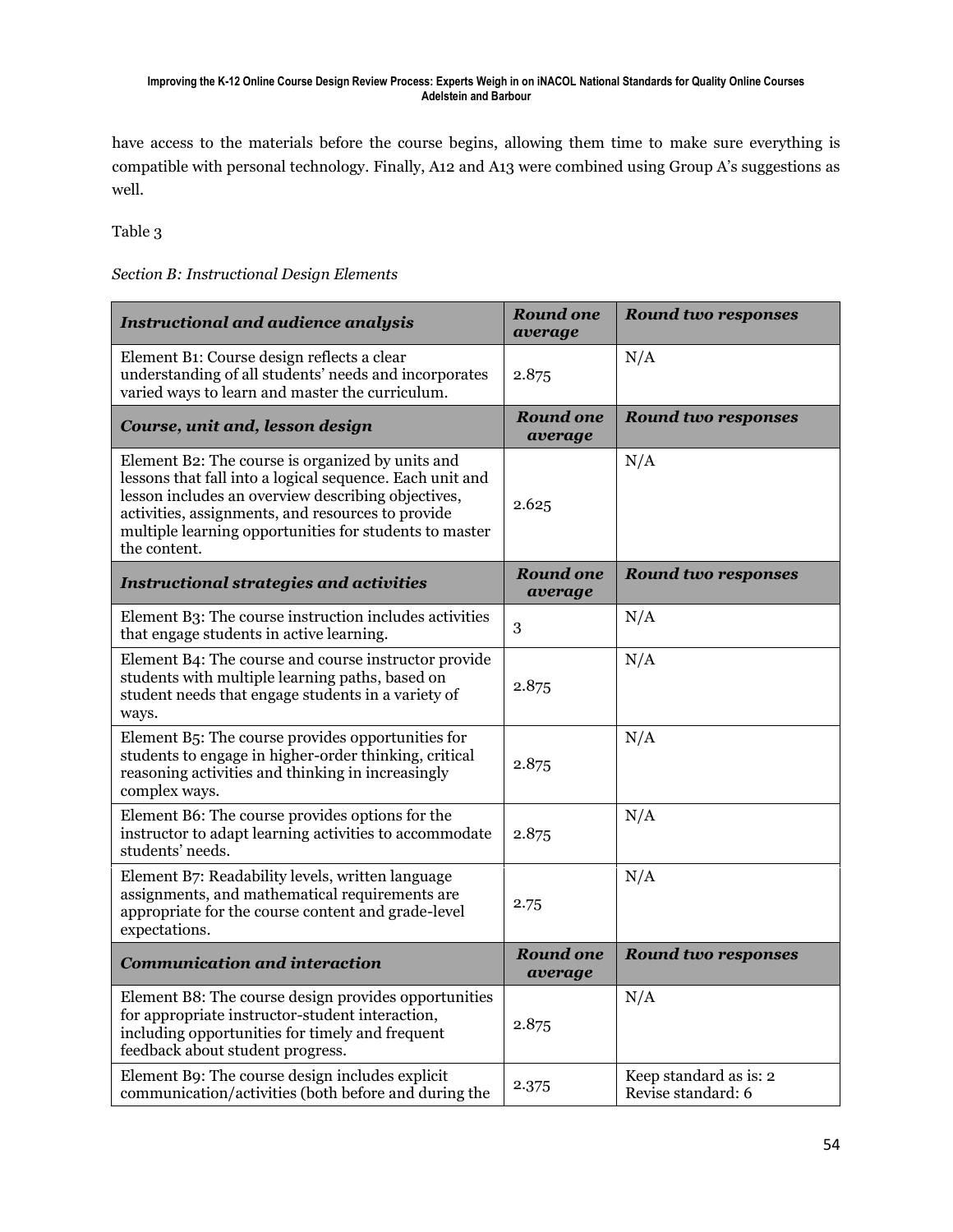| first week of the course) that confirms whether<br>students are engaged and are progressing through the<br>course. The instructor will follow program guidelines<br>to address non-responsive students. |                             | Combine with another: o<br>Delete standard: 1<br>(Revise/Delete:1,<br>Keep/Revise: 1) |
|---------------------------------------------------------------------------------------------------------------------------------------------------------------------------------------------------------|-----------------------------|---------------------------------------------------------------------------------------|
| Element B10: The course provides opportunities for<br>appropriate instructor-student and student-student<br>interaction to foster mastery and application of the<br>material.                           | 2.5                         | N/A                                                                                   |
|                                                                                                                                                                                                         |                             |                                                                                       |
| <b>Resources and materials</b>                                                                                                                                                                          | <b>Round one</b><br>average | <b>Round two responses</b>                                                            |

Much like Section A, Section B only had two elements, B9 (i.e., The course design includes explicit communication/activities (both before and during the first week of the course) that confirms whether students are engaged and are progressing through the course. The instructor will follow program guidelines to address non-responsive students.) and B11 (i.e., Students have access to resources that enrich the course content), which required further discussion in round two. The wording of B9 was a point of contention for a few experts, with the element only mentioning the importance of checking engagement before and during the first week. There was a strong overall push to revise the element to include practices throughout the course, which lead to the proposed rewording, "The course design includes explicit communication/activities at multiple intervals throughout the course that confirms whether students are engaged and are progressing through the course. The instructor will follow program guidelines to address non-responsive students." Group B was in agreement with suggestion, while Group A continued the discussion. Joanne mentioned that courses also come with tools to assess engagement, and these tools should be mentioned and used. She was also concerned with the length of the first sentence, so it was split into two sentences for final consideration.

B11 was debated at length in both expert groups. There were numerous suggestions from round two, such as revising to include examples or combining with either A5 (i.e., Multiple learning resources and materials to increase student success are available to students before the course begins) or B2 (i.e., The course is organized by units and lessons that fall into a logical sequence. Each unit and lesson includes an overview describing objectives, activities, assignments, and resources to provide multiple learning opportunities for students to master the content.). To start the conversation, the researcher offered the suggested revision, "Course design provides students with resources (e.g., alternate assignments, multimedia, simulations) that enrich course content". Group A agreed with the suggestion, with one edit recommended from Ron to include mention of Universal Design for Learning (UDL). It was suggested to include it both in this standard and at the beginning of the new rubric.

Group B had already eliminated A5, knowing that B2 and B11 covered much of the same territory. A B2 revision was previously agreed upon, but the group was quick to see similarities. Jason summed up the group's thoughts when he commented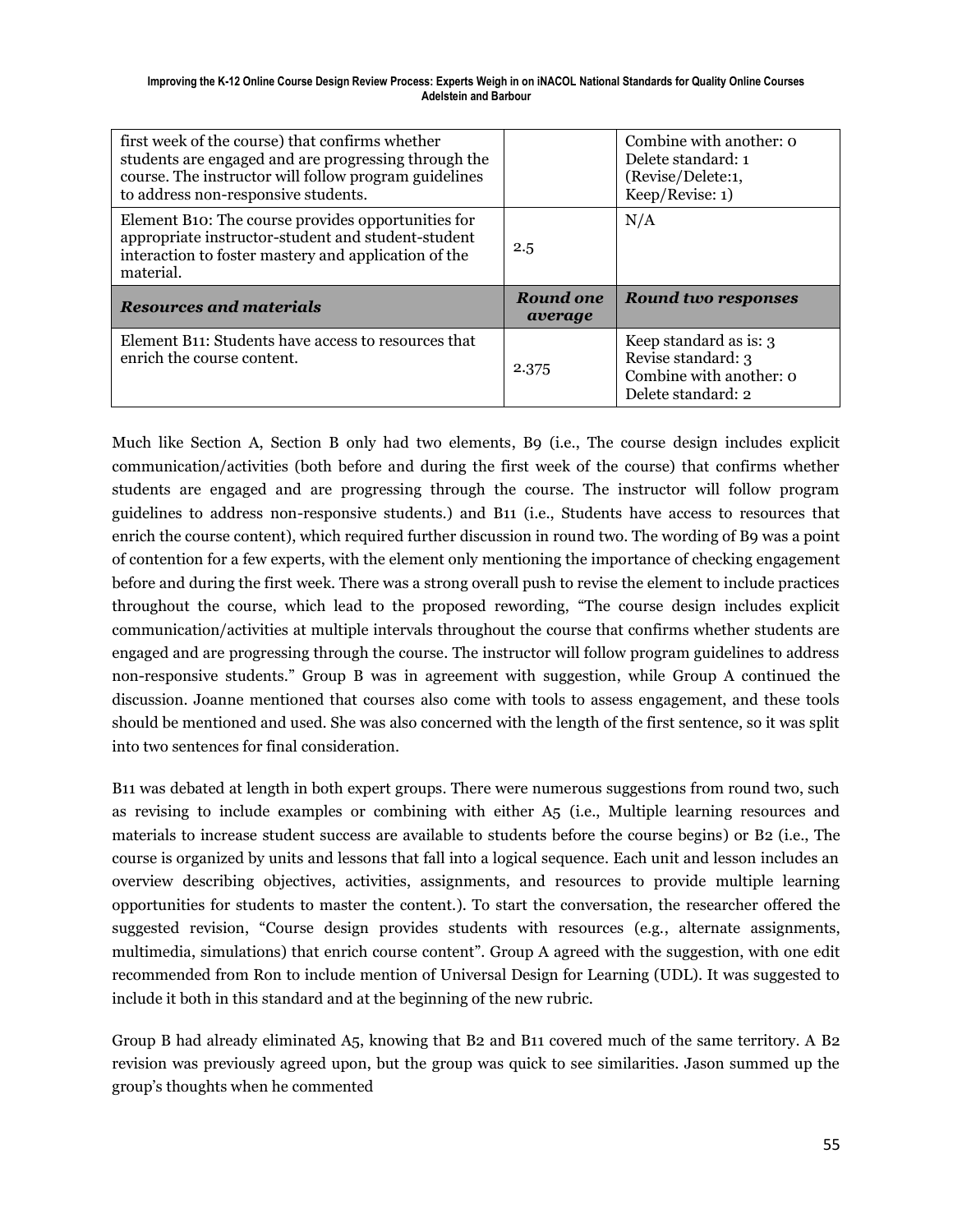B2 seems to be talking about the overview, and B11 is what is actually there, I guess. Or at least describing the opportunities, then. To go along with the overview….It just seems like they need to be focused together, to make them one.

Further, Kelly suggested, "Course design provides students with resources (e.g., alternate assignments, multimedia, simulations) that enrich course content. Each unit and lesson includes an overview of the key objectives that incorporate a variety of activities, assignments, and resources to provide multiple learning opportunities for students to master the content." The experts in Group A agreed.

There were two expert suggestions from round one that impacted B2 and B10 (i.e., The course provides opportunities for appropriate instructor-student and student-student interaction to foster mastery and application of the material). The concern over B2 stemmed from the use of the word logical, which appeared to lock the element into a traditional mode of design. Group B was quick to agree upon the revision, which simply eliminated "that fall into a logical sequence" from the end of the first sentence. Group A shifted their conversation to the use of units and lessons, with Joanne offering up modules. Ron agreed, adding

When we design courses, we design them around weeks. Not units not lessons, but around weeks. And I don't know if units and lessons precludes weeks, but I'm also not sure that it encourages that. And units and modules is better. But I would go around, I think organized by modules and take out the units.

Louise was unsure of eliminating units, but came to an understanding that the delivery depends on the instructor and mechanisms used. Therefore, modules could stand alone.

B10 was questioned by an expert for the use of foster, which implied that mastery only comes from the suggestions listed in the element. A revision, "The course provides opportunities (e.g., instructor-student and student-student interaction, assessments, access to resources) for mastery and application of the material," was suggested to the experts. Group A unanimously agreed, while Kelly had a further revision for Group B. Her thought was to keep the examples listed in the element similar to one another by relating each interaction to the student. The list was changed to "student-instructor interaction, student-student interaction, student-course content, student-LMS," and experts were content to move on.

After collecting the expert suggestions, a final decision was made on how to phrase B2, B9, B10, and B11. The most complex of the revisions involved B2 and B11. The similarities brought up by Group B were logical, and the reasoning from Jason was enough to move forward with a combination. Group A's suggestion of changing units and lessons to modules was taken under consideration and added to the final wording. Group A's addition of tools and punctuation were accepted for B9, and Group B's wording was used for B10.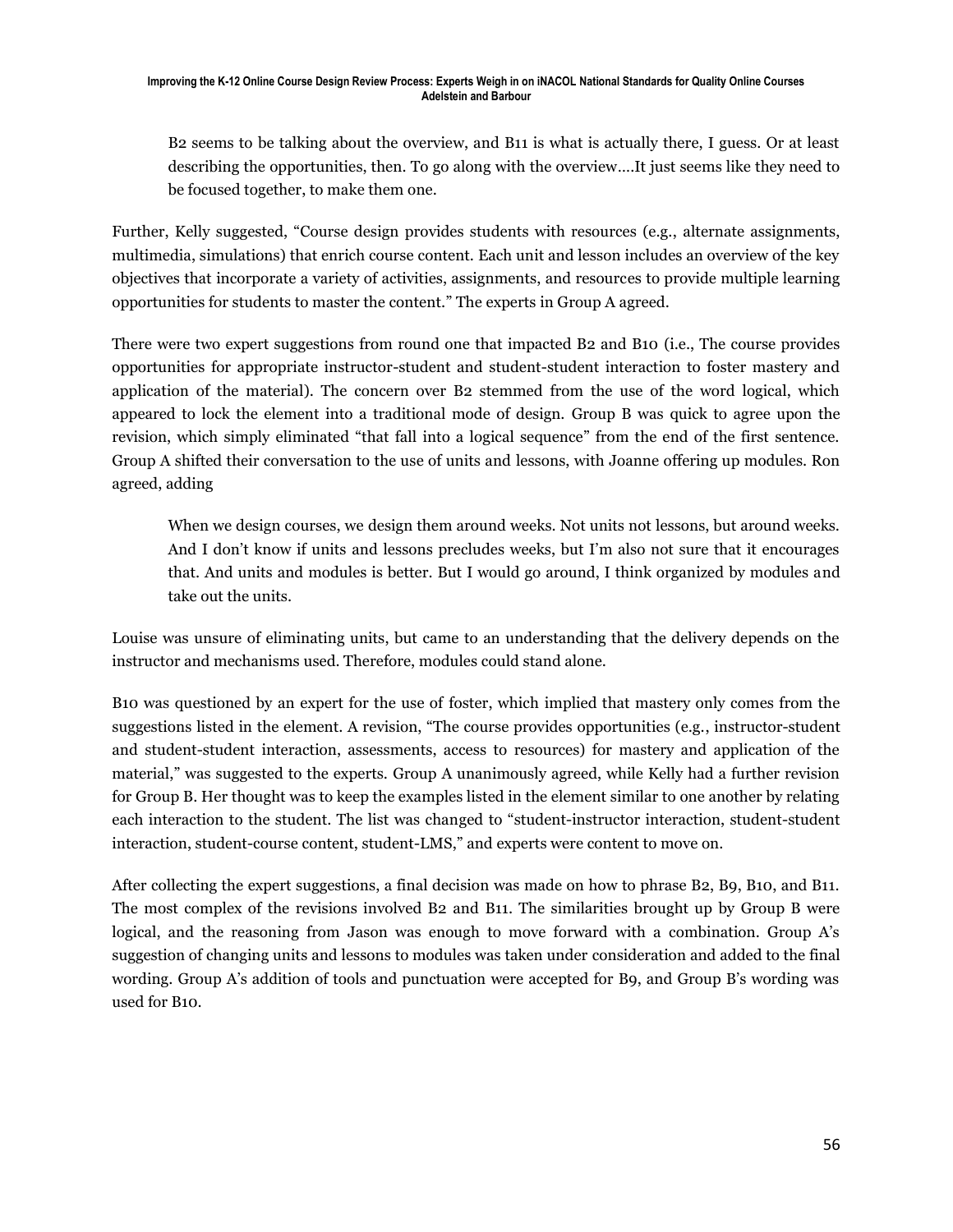Table 4

*Section C: Student Assessment Elements*

| <b>Evaluation strategies</b>                                                                                                                                               | Round one<br>average        | <b>Round two responses</b>                                                                    |
|----------------------------------------------------------------------------------------------------------------------------------------------------------------------------|-----------------------------|-----------------------------------------------------------------------------------------------|
| Element C1: Student evaluation strategies are<br>consistent with course goals and objectives, are<br>representative of the scope of the course, and are<br>clearly stated. | 3                           | N/A                                                                                           |
| Element C2: The course structure includes adequate<br>and appropriate methods and procedures to assess<br>students' mastery of content.                                    | 2.75                        | N/A                                                                                           |
| <b>Feedback</b>                                                                                                                                                            | <b>Round one</b><br>average | <b>Round two responses</b>                                                                    |
| Element C3: Ongoing, varied, and frequent<br>assessments are conducted throughout the course to<br>inform instruction.                                                     | 2.375                       | Keep standard as is: 2<br>Revise standard: 6<br>Combine with another: o<br>Delete standard: o |
| Element C4: Assessment strategies and tools make the<br>student continuously aware of his/her progress in<br>class and mastery of the content.                             | 2.875                       | N/A                                                                                           |
| <b>Assessment resources and materials</b>                                                                                                                                  | <b>Round one</b><br>average | <b>Round two responses</b>                                                                    |
| Element C5: Assessment materials provide the<br>instructor with the flexibility to assess students in a<br>variety of ways.                                                | 2.625                       | N/A                                                                                           |
| Element C6: Grading rubrics are provided to the<br>instructor and may be shared with students.                                                                             | 2.625                       | N/A                                                                                           |
| Element C7: The grading policy and practices are easy<br>to understand.                                                                                                    | 2.75                        | N/A                                                                                           |

Taken as a whole, Section C was positively viewed by the experts, with only C3 (i.e., Ongoing, varied, and frequent assessments are conducted throughout the course to inform instruction) averaging below a cumulative 2.5 score. The use of the word "frequent" was an issue for the majority of experts, and it was suggested to replace it with "quality." Both groups were quick to agree with the new wording.

Three expert suggestions were taken from round one and shared with the group as a whole. The first was C2 (i.e., The course structure includes adequate and appropriate methods and procedures to assess students' mastery of content), with the wording "adequate and appropriate" seeming too vague, leaving some experts to wonder who determines this. The initial comments from round two were fairly split between keeping the original wording and revising the element. Group A promptly decided that the original, while a bit vague, gave enough direction for design. Group B, on the other hand, moved to eliminate and not replace "adequate and appropriate."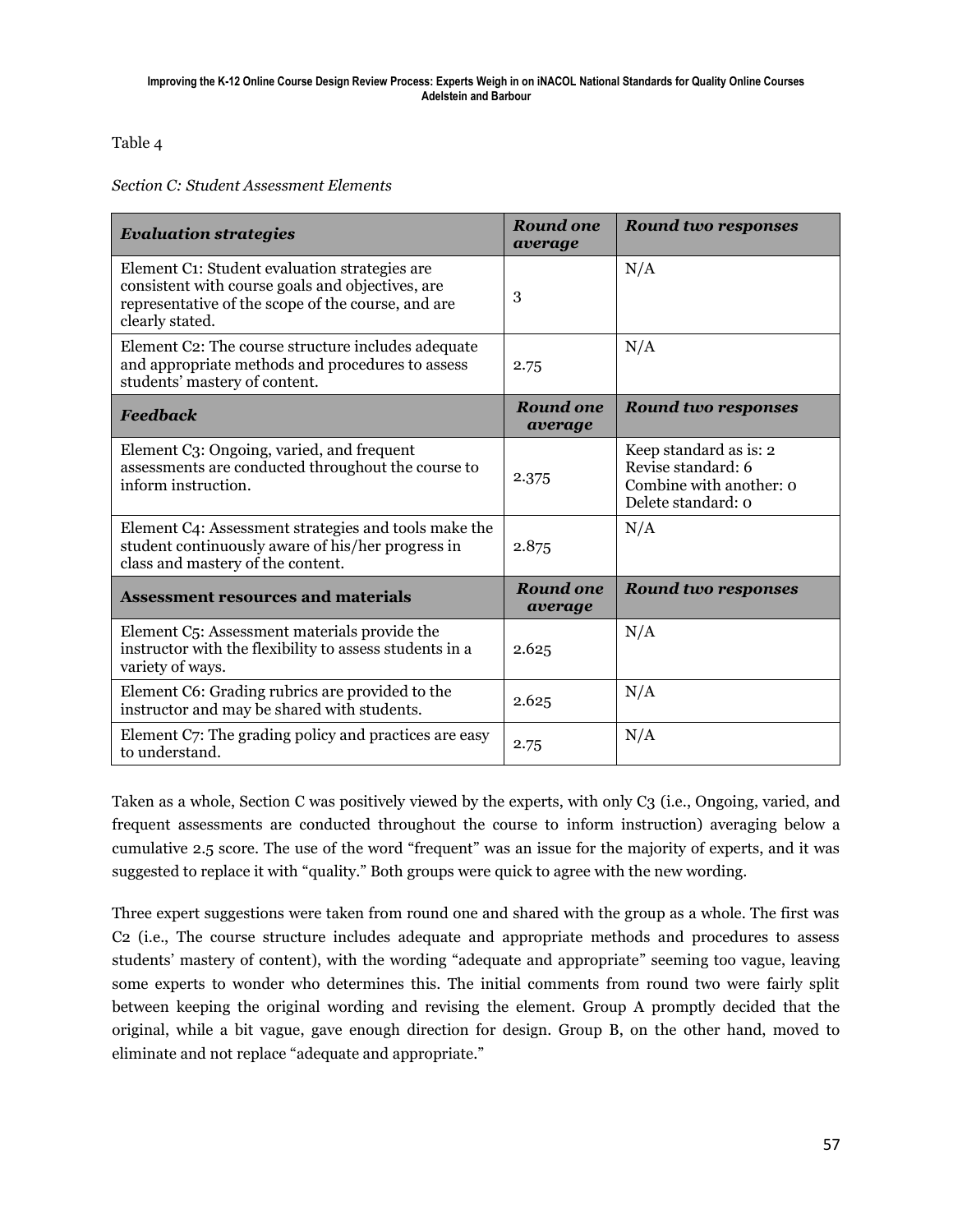C6 (i.e., Grading rubrics are provided to the instructor and may be shared with students), according to one expert, suggested that the word "may" implies the rubric does not need to be shared with students. Another expert was concerned that a rubric will be forced upon a qualified teacher. A rubric must be supplied in the course, but a qualified instructor should have final say over which rubric to use. While there was unanimous agreement amongst the experts that the instructor will share the rubric with students, there was some discussion as to the phrasing of the final revision. The suggested wording supplied used, "Suggested grading rubrics are provided to the instructor. The instructor will share a final grading rubric with students." Group B accepted the revision, but Group A was concerned over misinterpretations about the word "final," as some might view it in the context of a final exam. Ultimately, "final" was replaced by "chosen" in the element.

Experts were also concerned over language in C7 (i.e., The grading policy and practices are easy to understand), and looked to replace "easy to understand" with "clearly communicated." Group B unanimously agreed, while Ron from Group A suggested both phrases should be used. Louise and Ron offered continued revisions by adding "to students and parents" at the end, as they are the stakeholders who will interpret the policies.

C2, C6, and C7, had minor revision details that had to be accounted for. C2 was kept as is, as the wording, even though vague in nature, gives some direction to the designer. Group A's version of C6 was kept to avoid misinterpretation, and C7 was also finalized by group A. Much like C2, the wording gives appropriate direction to the designer.

Table 5

| Section D: Technology |  |  |
|-----------------------|--|--|
|                       |  |  |

| Course architecture                                                                                                                                   | Round one<br>average | <b>Round two responses</b>                                                                    |
|-------------------------------------------------------------------------------------------------------------------------------------------------------|----------------------|-----------------------------------------------------------------------------------------------|
| Element D1: The course architecture permits the<br>online instructor to add content, activities, and<br>assessments to extend learning opportunities. | 2.375                | Keep standard as is: 4<br>Revise standard: 4<br>Combine with another: o<br>Delete standard: 0 |
| Element D2: The course accommodates multiple<br>school calendars; e.g., block, 4x4, and traditional<br>schedules.                                     | $\mathbf{2}$         | Keep standard as is: 3<br>Revise standard: 1<br>Combine with another: o<br>Delete standard: 4 |
| <b>User interface</b>                                                                                                                                 | Round one<br>average | <b>Round two responses</b>                                                                    |
| Element D3: Clear and consistent navigation is<br>present throughout the course.                                                                      | 2.875                | N/A                                                                                           |
| Element D4: Rich media are provided in multiple<br>formats for ease of use and access in order to address<br>diverse student needs.                   | 2.714                | N/A                                                                                           |
| <b>Technology requirements and</b><br>interoperability                                                                                                | Round one<br>average | Round two responses                                                                           |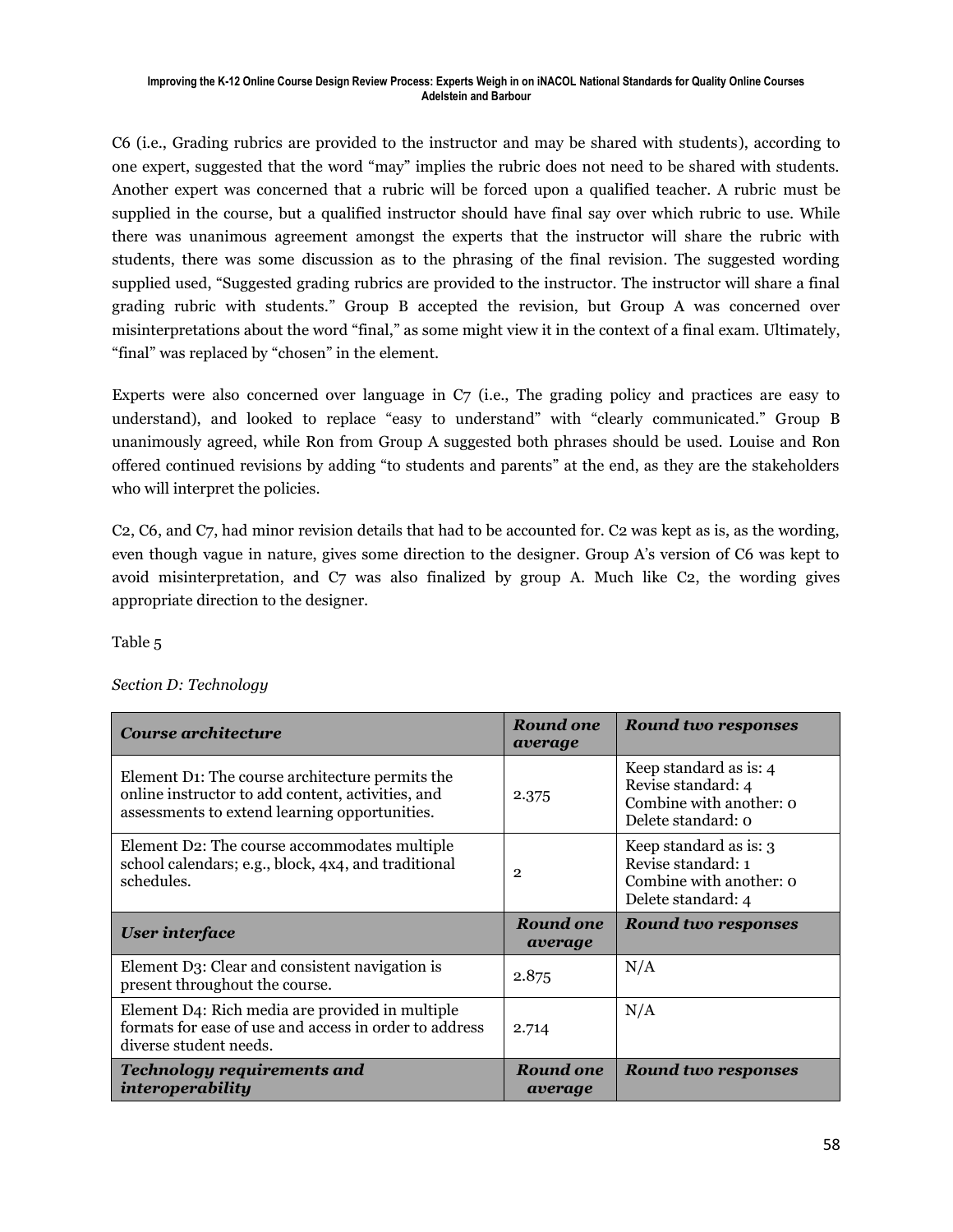| Element D5: All technology requirements (including<br>hardware, browser, software, etc.) are specified.                                                                                                                                                                                                                                                                | 2.75                        | N/A                                                                                                                  |
|------------------------------------------------------------------------------------------------------------------------------------------------------------------------------------------------------------------------------------------------------------------------------------------------------------------------------------------------------------------------|-----------------------------|----------------------------------------------------------------------------------------------------------------------|
| Element D6: Prerequisite skills in the use of<br>technology are identified.                                                                                                                                                                                                                                                                                            | 2.375                       | Keep standard as is: 2<br>Revise standard: 2<br>Combine with another: 1<br>Delete standard: 3                        |
| Element D7: The course uses content-specific tools<br>and software appropriately.                                                                                                                                                                                                                                                                                      | 2.375                       | Keep standard as is: 3<br>Revise standard: 2<br>Combine with another: 2<br>Delete standard: 2<br>(Revise/Delete: 1)  |
| Element D8: The course is designed to meet<br>internationally recognized interoperability standards.                                                                                                                                                                                                                                                                   | 1.5                         | Keep standard as is: 2<br>Revise standard: 2<br>Combine with another: o<br>Delete standard: 5<br>$(Keep/Delete = 1)$ |
| Element D9: Copyright and licensing status, including<br>permission to share where applicable, is clearly stated<br>and easily found.                                                                                                                                                                                                                                  | 2.375                       | Keep standard as is: 5<br>Revise standard: 2<br>Combine with another: o<br>Delete standard: 2<br>(Revise/Delete: 1)  |
| <b>Accessibility</b>                                                                                                                                                                                                                                                                                                                                                   | <b>Round one</b><br>average | <b>Round two responses</b>                                                                                           |
| Element D10: Course materials and activities are<br>designed to provide appropriate access to all students.<br>The course, developed with universal design principles<br>in mind, conforms to the U.S. Section 504 and Section<br>508 provisions for electronic and information<br>technology as well as the W3C's Web Content<br>Accessibility Guidelines (WCAG 2.0). | 3                           | N/A                                                                                                                  |
| <b>Data security</b>                                                                                                                                                                                                                                                                                                                                                   | <b>Round one</b><br>average | <b>Round two responses</b>                                                                                           |
| Element D11: Student information remains<br>confidential, as required by the Family Educational                                                                                                                                                                                                                                                                        |                             | N/A                                                                                                                  |

Section D proved to be one of the most contentious for the experts throughout the process. D1 (i.e., The course architecture permits the online instructor to add content, activities and assessments to extend learning opportunities), D2 (i.e., The course accommodates multiple school calendars, e.g., block, 4x4 and traditional schedules), D6 (i.e., Prerequisite skills in the use of technology are identified), D7 (i.e., The course uses content-specific tools and software appropriately), D8 (i.e., The course is designed to meet internationally recognized interoperability standards), and D9 (i.e., Copyright and licensing status, including permission to share where applicable, is clearly stated and easily found) were all flagged for further discussion coming out of round one. There was concern that D1 was not appropriate for all instructors, so adding "where applicable" at the end of the element was suggested by an expert. Both groups unanimously agreed with the revision. D9 was quickly agreed upon as well, with both groups acknowledging the importance of copyright laws.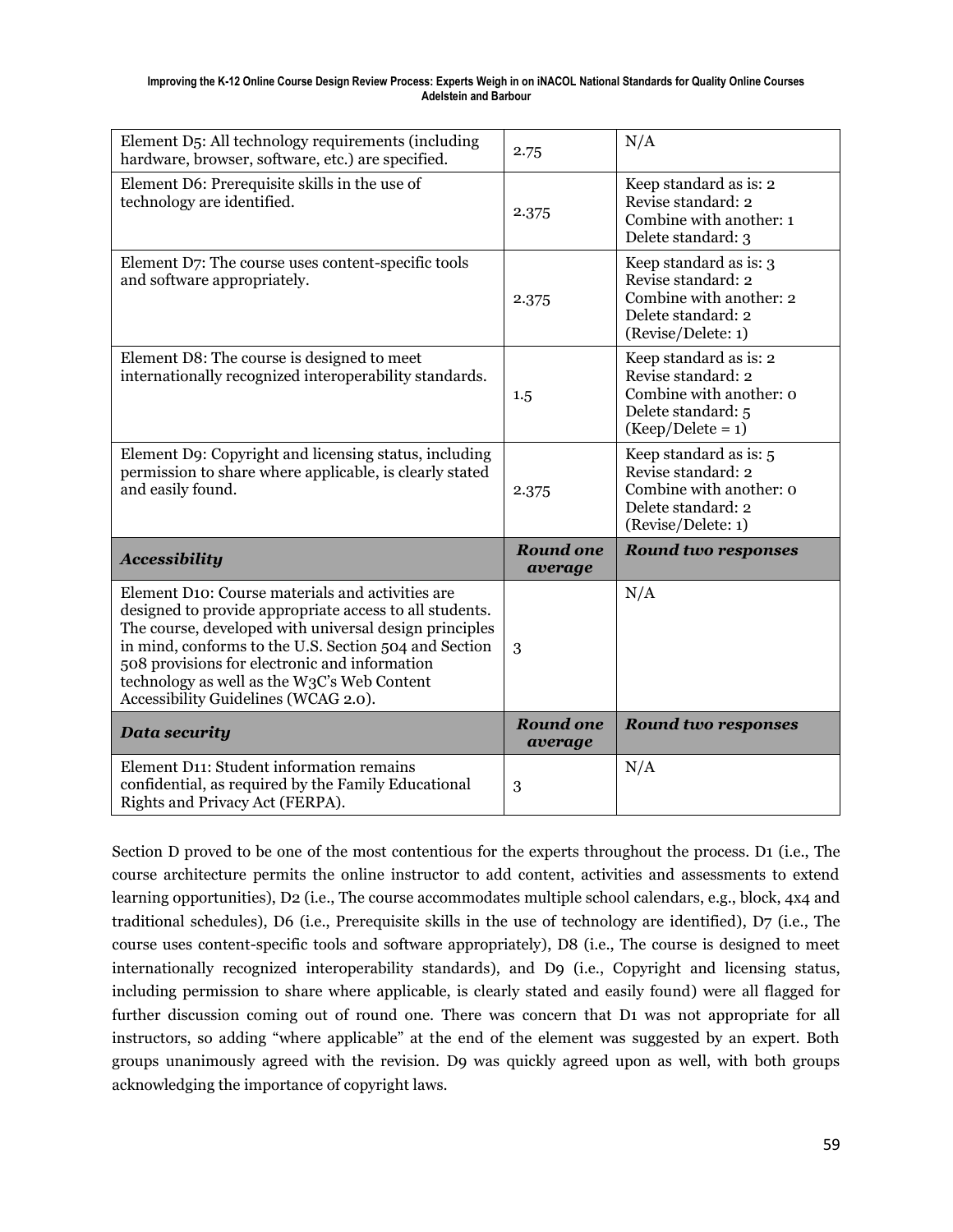D2 was a lengthier discussion for both groups. All experts agreed that giving calendar examples limited what an online course could fit into. Group B suggested that the element was not needed at, and voted to delete the element. Group A, on the other hand, simplified the wording and related it to the module design previously mentioned in Section B.

In round two, the experts were split on how to handle both D6 and D7. For both groups, the conversation began with a possible combination the elements, using the suggestion "Prerequisite skills, course tools, and course software are identified and appropriate in relation to the students and course." Louise mentioned to group A that the notion of prerequisite skills should be part of communication, but was not a function of course design. The other experts agreed, and removed "prerequisite skills" from the revision. Group B was fairly adamant that D6 had to remain in some form or another. As Amanda put it

I'm looking at this from trying to explain to a parent, you know, why their student shouldn't take this specific course because maybe they don't meet those prereqs.…prerequisite skills in the use of technology are identified. That is, that is something that they need to know how to do. How to navigate, you know, different parts of the course. And it might be course specific, meaning different courses will have different prereqs, but I don't think you can delete this.

After a bit more discussion, Group B approved the combination of D6 and D7 as suggested.

From the round one and two comments, it appeared that some experts were not familiar with what D8 (i.e., The course is designed to meet internationally recognized interoperability standards) was referring to. Even after further explanation, Group A was quick to delete the element, not viewing it as a necessary part of design. Group B took a different stance, viewing D8 as something that will be important in the future of design. Jason brought up that as instructors and students move from one proprietary software to another, it is important they have the ability to keep communicating and creating. The other experts agreed, and opted to keep the element.

As with the previous elements, a final version of the suggestions had to be obtained for D2, D6, D7, and D8. D2 (i.e., The course accommodates multiple school calendars, e.g., block, 4x4, and traditional schedules) appeared to have middling support from both research and the experts, so the decision was made to eliminate the element. The additional thought was that the modules in the course could be manipulated to fit any calendar, so there was not an overwhelming need to mention this as a design requirement. It would instead fall to the instructor and institution to make the course work for them. There was a strong argument for keeping D6 (i.e., Prerequisite skills in the use of technology are identified), and the suggested combination of D6 and D7 (i.e., The course uses content-specific tools and software appropriately) was used. Finally, Group B's suggestion that D8 (i.e., The course is designed to meet internationally recognized interoperability standards) would be relevant in the future of design was enough to keep the element intact.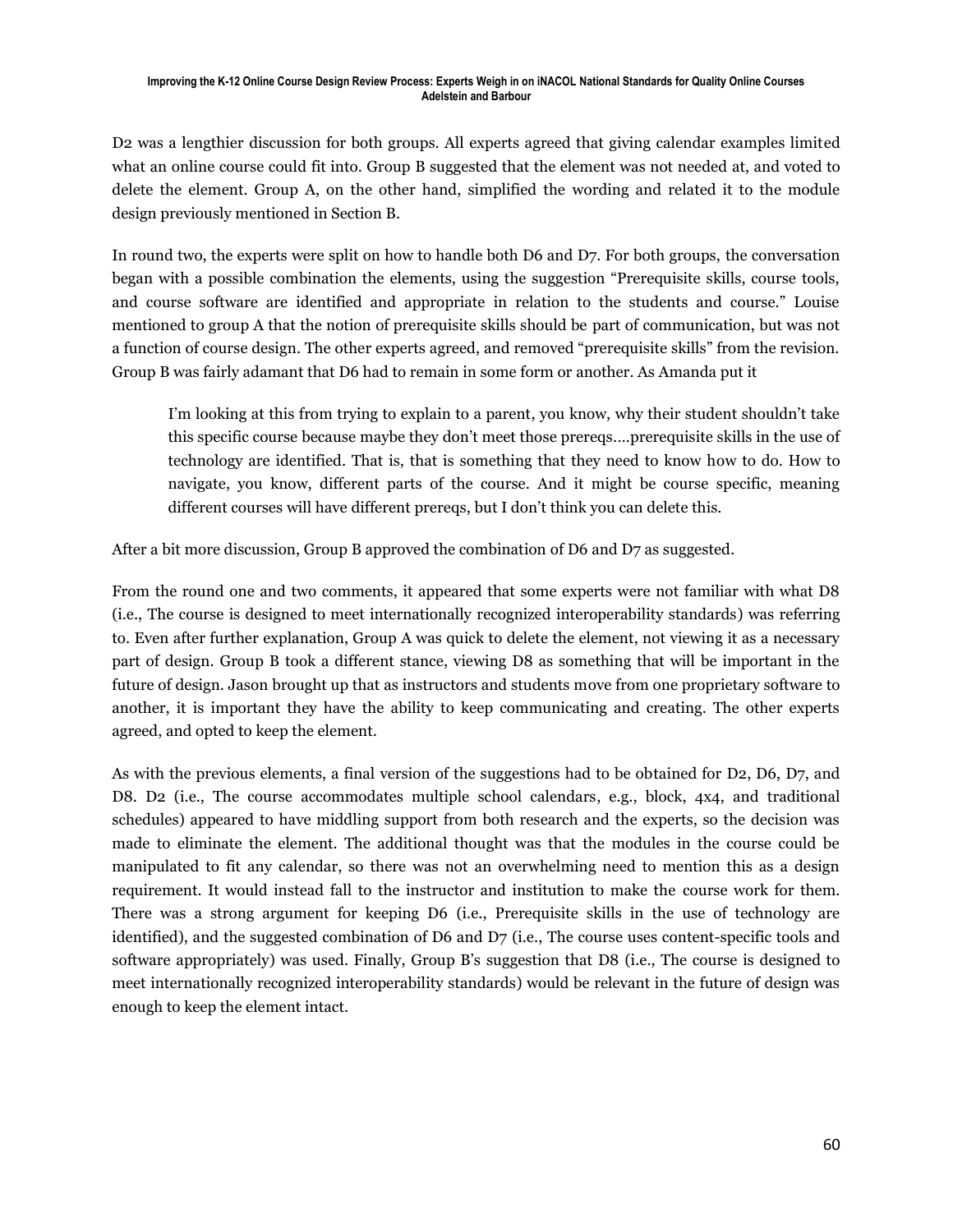### Table 6

### *Section E: Course Evaluation and Support Elements*

| <b>Accessing course effectiveness</b>                                                                                                                                                                                                                         | <b>Round one</b><br>average | <b>Round two responses</b>                                                                                           |
|---------------------------------------------------------------------------------------------------------------------------------------------------------------------------------------------------------------------------------------------------------------|-----------------------------|----------------------------------------------------------------------------------------------------------------------|
| Element E1: The course provider uses multiple ways of<br>assessing course effectiveness.                                                                                                                                                                      | 2.75                        | N/A                                                                                                                  |
| Element E2: The course is evaluated using a<br>continuous improvement cycle for effectiveness and<br>the findings used as a basis for improvement.                                                                                                            | 2.875                       | N/A                                                                                                                  |
| <b>Course updates</b>                                                                                                                                                                                                                                         | <b>Round one</b><br>average | <b>Round two responses</b>                                                                                           |
| Element E3: The course is updated periodically to<br>ensure that the content is current.                                                                                                                                                                      | 2.875                       | N/A                                                                                                                  |
| <b>Certification</b>                                                                                                                                                                                                                                          | <b>Round one</b><br>average | <b>Round two responses</b>                                                                                           |
| Element E4: Course instructors, whether face-to-face<br>or virtual, are certificated and "highly qualified." The<br>online course teacher possesses a teaching credential<br>from a state-licensing agency and is "highly-qualified"<br>as defined under ESEA | 2.375                       | Keep standard as is: 3<br>Revise standard: 3<br>Combine with another: o<br>Delete standard: 2                        |
| <b>Instructor and student support</b>                                                                                                                                                                                                                         | <b>Round one</b><br>average | <b>Round two responses</b>                                                                                           |
| Element E5: Professional development about the<br>online course delivery system is offered by the<br>provider to assure effective use of the courseware and<br>various instructional media available.                                                         | 2.625                       | N/A                                                                                                                  |
| Element E6: The course provider offers technical<br>support and course management assistance to<br>students, the course instructor, and the school<br>coordinator.                                                                                            | 2.325                       | Keep standard as is: 4<br>Revise standard: 2<br>Combine with another: o<br>Delete standard: 2                        |
| Element E7: Course instructors, whether face-to-face<br>or virtual, have been provided professional<br>development in the behavior, social and when<br>necessary, emotional aspects of the learning<br>environment.                                           | 2.125                       | Keep standard as is: 2<br>Revise standard: 2<br>Combine with another: o<br>Delete standard: 4                        |
| Element E8: Course instructors, whether face-to-face<br>or virtual, receive instructor professional<br>development, which includes the support and use of a<br>variety of communication modes to stimulate student<br>engagement online.                      | 2.25                        | Keep standard as is: 3<br>Revise standard: 2<br>Combine with another: 2<br>Delete standard: 2<br>(Revise/Combine: 1) |
| Element E9: The provider assures that course<br>instructors, whether face-to-face or virtual, are<br>provided support, as needed, to ensure their<br>effectiveness and success in meeting the needs of<br>online students.                                    | 2.75                        | N/A                                                                                                                  |
| Element E10: Students are offered an orientation to<br>taking an online course before starting the                                                                                                                                                            | 2.25                        | Keep standard as is: 5<br>Revise standard: 1                                                                         |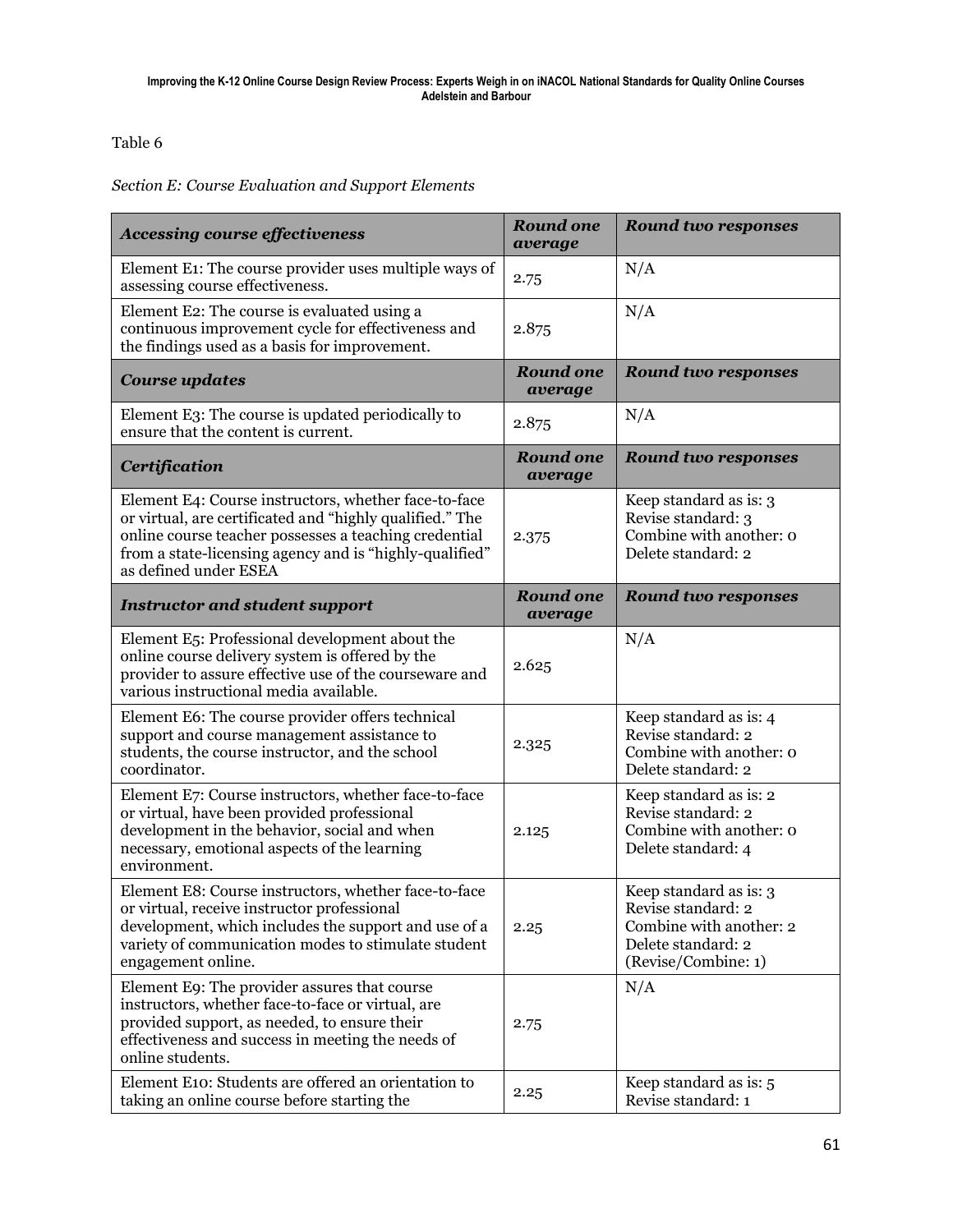| coursework. |  | Combine with another: 0<br>Delete standard: 2 |
|-------------|--|-----------------------------------------------|
|-------------|--|-----------------------------------------------|

Much like the previous section, E brought about much discussion as to how the elements pertained to course design, or if they did at all. E4 (i.e., Course instructors, whether face-to-face or virtual, are certificated and "highly qualified." The online course teacher possesses a teaching credential from a statelicensing agency and is "highly-qualified" as defined under ESEA), E6 (i.e., The course provider offers technical support and course management assistance to students, the course instructor, and the school coordinator), E7 (i.e., Course instructors, whether face-to-face or virtual, have been provided professional development in the behavior, social, and when necessary, emotional aspects of the learning environment), E8 (i.e., Course instructors, whether face-to-face or virtual, receive instructor professional development, which includes the support and use of a variety of communication modes to stimulate student engagement online), and E10 (i.e., Students are offered an orientation to taking an online course before starting the coursework) were all forced into the discussion for round two. E2 (i.e., The course is evaluated using a continuous improvement cycle for effectiveness and the findings used as a basis for improvement) and E3 (i.e., The course is updated periodically to ensure that the content is current) were suggested to be combined by an expert in round one, and E4 through E10 were all put up for deletion in various round one suggestions. The conversation in round three began with combining E2 and E3. Group A believed the standards did not fit into design and should therefore be eliminated. Group B saw it differently, believing that the findings from the evaluation should be used to improve and update the course. However, there was concern over the use of periodically and what that actually meant. Kim suggested adding "as needed" to the end of the combined revision, and the rest of Group B agreed.

During round one, it was suggested that elements E4 through E10 could be completely eliminated, as they do not relate to course design. Group A quickly moved to eliminate all remaining elements, with the exception of E6 (i.e., The course provider offers technical support and course management assistance to students, the course instructor, and the school coordinator). Louise was adamant that support should be built directly into the course, and not remain at the institution level

It's the program that is delivering, designing, and then delivering this online course that makes the determination how the technical assistance is going to be provided. But the given is that within that course design, is the tool for technical assistance. But it's a programmatic decision. We don't care…who provides the assistance. As long as it can be found.

The rest of Group A agreed, and a revised version of E6 remained. Group B, however, came to the conclusion that E6, as well as the rest of the elements in the suggestion, could be eliminated. Kelly summed up the collective thought

I think too there's a lot of them that are…higher level program. The course provider in terms of technical support, they're going to provide that. I see a lot of program level, like orientation for students, I think that's program related piece, too. That should be for all students taking any online course within the program or whatever it might be.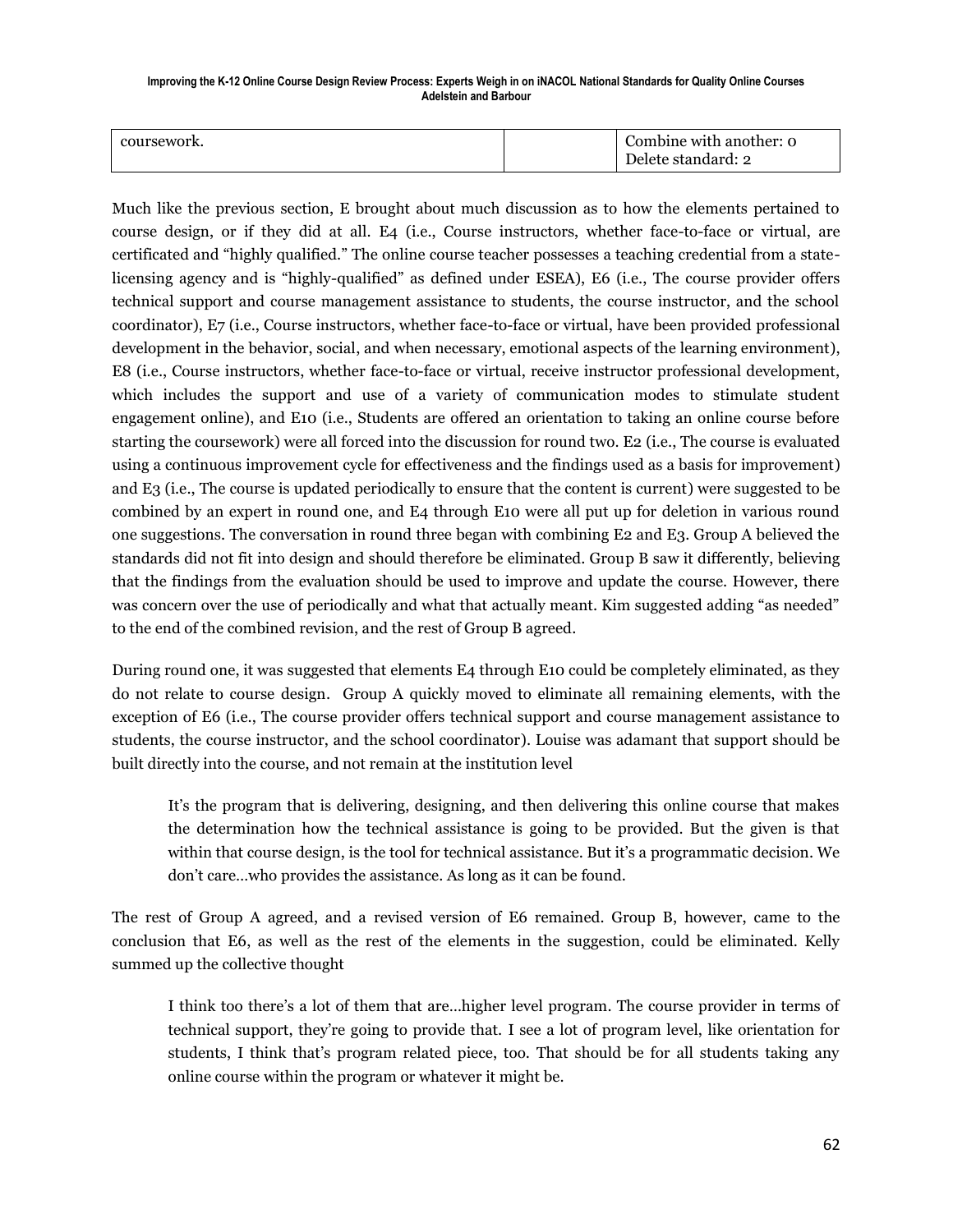Group B concurred, and elements E4 through E10 were deleted.

Reviewing data and all reviewer comments, the suggested combining of E2 (i.e., The course is evaluated using a continuous improvement cycle for effectiveness and the findings used as a basis for improvement) and E3 (i.e., The course is updated periodically to ensure that the content is current) was accepted into the final rubric. Course design can be continuous and ongoing, meaning there should be an evaluation and improvement process in place. The revised version of E6 (i.e., The course provider offers technical support and course management assistance to students, the course instructor, and the school coordinator) was also added. Group A made a strong case for the need of technical support to be located in each course. While it does not matter who eventually supplies the support, there should be access to help for every instructor and student directly within the course.

Table 7

| <b>Suggested elements</b>                                                                              | Round one<br>average        | <b>Round two responses</b>                                                                    |
|--------------------------------------------------------------------------------------------------------|-----------------------------|-----------------------------------------------------------------------------------------------|
| Element F <sub>1</sub> : The syllabus promotes a student plan of<br>work with attainable expectations. | 2.625                       | N/A                                                                                           |
| Element F2: Technology is used to help increase self-<br>efficacy of students.                         | 2.625                       | N/A                                                                                           |
| Element F3: Activities are designed to encourage<br>students' individual interests and goals.          | 2.5                         | N/A                                                                                           |
| Element F4: The instructor understands student goals<br>and personalizes support.                      | 2.75                        | N/A                                                                                           |
| <b>Suggested revisions</b>                                                                             | <b>Round one</b><br>average | <b>Round two responses</b>                                                                    |
| Combine elements B4 and B6.                                                                            | 2.75                        | N/A                                                                                           |
| Combine elements E6 and E7.                                                                            | $\overline{2}$              | Keep revision as is: 1<br>Revise revision: 1<br>Combine with another: o<br>Delete revision: 5 |

|  | Section F & G: Suggested Elements and Revisions |  |  |
|--|-------------------------------------------------|--|--|

In round one, the experts were presented with four additional elements and two revisions. Elements F1 (i.e., The syllabus promotes a student plan of work with attainable expectations), F2 (i.e., Technology is used to help increase self-efficacy of students), and F3 (i.e., Activities are designed to encourage students' individual interests and goals) were all readily accepted. In round two, there was a strong consensus to delete F4 (i.e., The instructor understands student goals and personalizes support). When mentioned in round three, there was no call for discussion from either group, and F4 was eliminated. F1 and F3 were placed in Section B under the *Instructional Strategies and Activities* subsection. F2 was located in Section D under the *User Interface* subsection.

The revisions were split with the experts. There was strong support in round one to combine B4 (i.e., The course and course instructor provide students with multiple learning paths, based on student needs that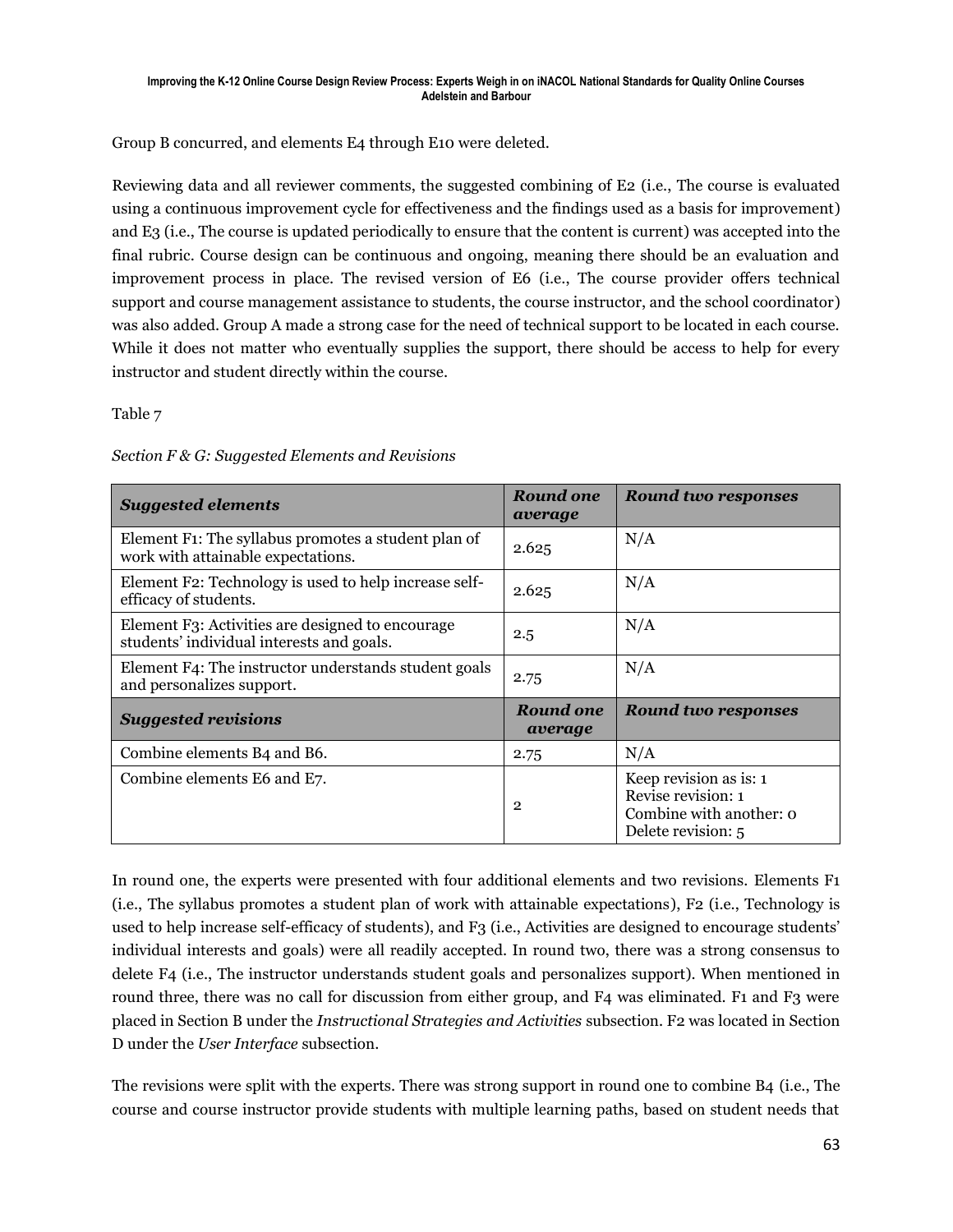engage students in a variety of ways) and B6 (i.e., The course provides options for the instructor to adapt learning activities to accommodate students' needs). The suggested revised wording was not brought up by experts for further discussion and was added to the final rubric. However, most experts did not believe E6 and E7 were closely related, and the combined suggestion was dropped. In the end, both elements were ultimately recommended for deletion by both expert groups.

### **Discussion**

The first section of the iNACOL *National Standards for Quality Online Courses* (i.e., *Section A: Content*) received a relatively high level of support from the experts during all three rounds of review. This result was not surprising, given the fact that these standards were primarily centered on structural and preparatory aspects of the online course. For example, in his study of course developers at a provincewide supplemental virtual school, Barbour (2005, 2007) reported several principles of effective course design that were focused on items like the consistency of navigation and structured course content. Similarly, students have also stressed the importance of structural and preparatory material in an online course. Gallini and Barron (2001–2002) reported that students preferred "a course structure with clear guidelines along with opportunities in the course to suggest alternative approaches to meeting course objectives" (p. 149), all aspects of structural and preparatory material found in an online course. Even most of the QM general standard areas (i.e., course overview and introduction, learning objectives/competencies, assessment and measurement, instructional materials, learner interaction and engagement, course technology, learner support, and accessibility) were focused on what online course designers would describe as structural and preparatory items (MarylandOnline, 2013).

Considering the significant tie between instructional and course design, expert support for the majority of the Section B (i.e., Instructional Design) elements was not unexpected. There was agreement that opportunity for higher order thinking, differentiating, and active learning be taken into consideration when designing the course. This was also supported by Mastropieri et al. (2006), who discussed how differentiating helped middle school science students achieve higher score on both in-class unit and state exams. The largest obstacle in Section B was actually related to the wording of certain elements. Experts agreed that resource materials could help with mastery, as have been seen in the K-12 online learning literature with algebra students who used virtual manipulatives (Cavanaugh, 2013). The wording and redundant nature of certain elements led to combining parts of Section B.

As a whole, the Section C (i.e., Student Assessment) elements were agreed upon and accepted by the experts in the revised rubric. This level of agreement was consistent with DiPietro (2010), who interviewed 16 online educators and found that participants agreed that assessment and feedback helped students engage with the content, along with meeting their individualized needs. In fact, as students become engaged with the learning, they are generally open to hearing feedback on how to improve and reach mastery of the subject material (Naidu, 2013). This feedback can be aided by the use of various resources, including rubrics, and by viewing course rubrics students become aware of expectations (Rice,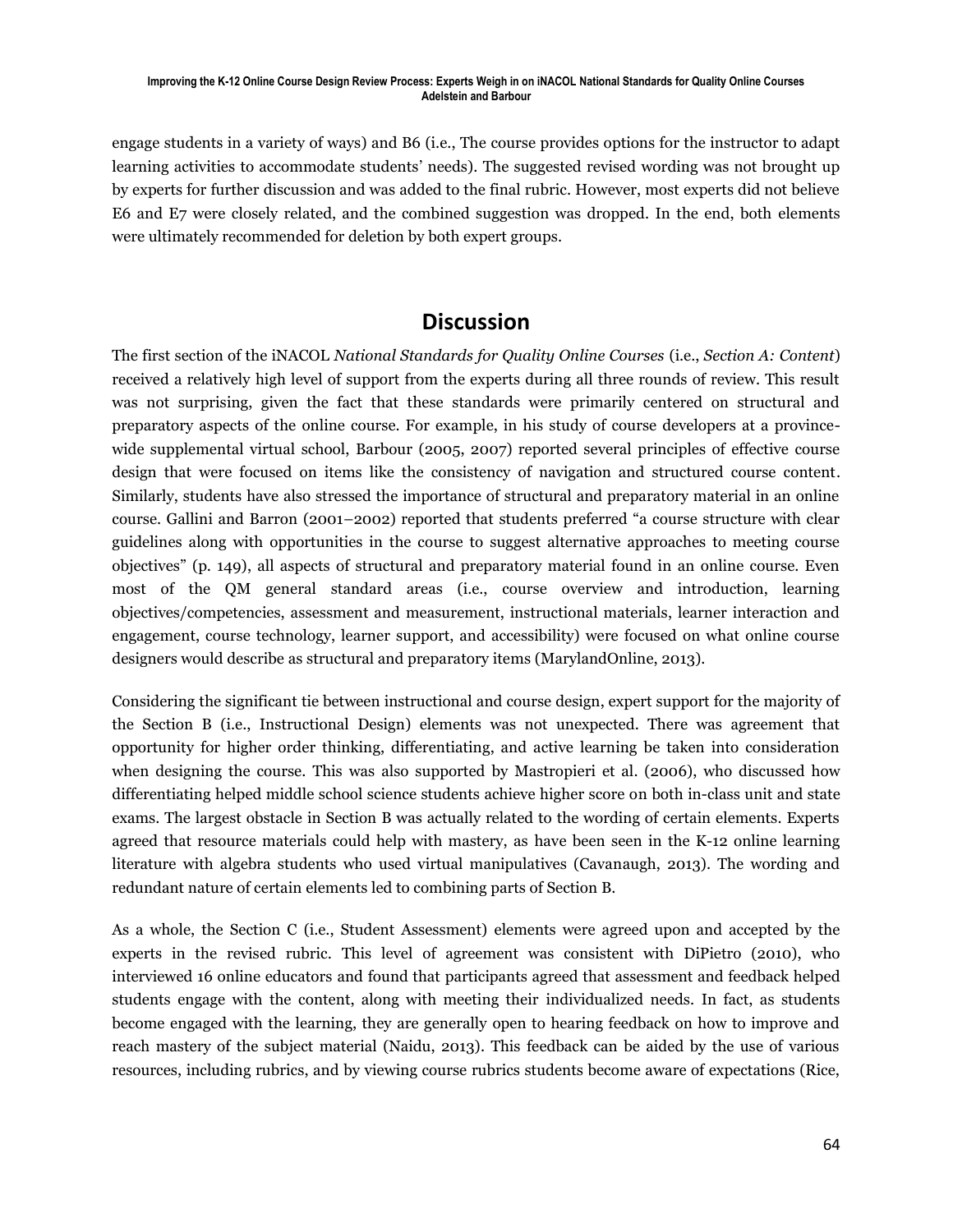2012). As with Section B, the experts were mainly concerned with the wording of various elements, and moved forward with the section largely intact.

Unlike the previous three areas, Section D (i.e., Technology) garnered more discussion with regards to both wording and how the elements pertained to course design. The experts agreed that flexibility was important to scheduling online courses, a notion that Wicks (2010) also supported. However, the experts thought an element specifically about different calendar types was unnecessary, and that element was subsequently deleted. Further, there was also open debate over interoperability of the course, with some experts not seeing the necessity of integration. However, Watson and Watson (2007) noted that LMSs needed to "truly become systemic, integrating systems seamlessly to allow for improved collaboration across systems among stakeholders" (p. 32). While many of the remaining elements were eventually reworded or combined, the experts were generally agreeable with the general sentiment found in Section D (i.e., that understanding that the technology used played an important part in course design). This is consistent with earlier studies into the design of K-12 online courses. For example, Barbour (2007) interviewed six online educators who found that minimal and simple navigation gave a consistency that was appreciated by the students. The same group of educators, however, didn't feel that a course should shy away from multimedia and interactive elements, which could be used to enhance the curriculum.

Section E (i.e., Course Evaluation and Support Elements) was by far the most retooled area from the experts, but this is not to say that the elements were not important when creating an online course. As a few of the experts pointed out, all the elements were significant, but simply belong to different rubrics, as opposed to one focused on online course design. For example, the VHS required a 26-week class in how to design a course that utilized the LMS (Zucker & Kozma, 2003). Further, the Illinois Virtual High School (IVHS) used a similar practice shell as well, as was pointed out by Barbour, Kinsella, Wicks, & Toker (2009). IVHS also realized that continuous support was needed, and offered monthly professional development using face-to-face, synchronous, or asynchronous methods. However, that did not mean that the need for professional development and support should be included in a rubric designed to measure quality online course design. Yet, not all elements from Section E were deleted. For example, continuous course updates were fully supported by experts, and was a practice utilized by many K-12 online learning programs (Ebert & Powell, 2015).

The final areas were Section F and G (i.e., Suggested Elements and Revisions), which focused on the elements that were suggested for addition or elements that should be revised. The suggested elements looked to include student motivation in the course design structure, which was not a part of the original iNACOL standards. Three of the four suggestions were strongly supported by the experts, and found their way into the revised rubric without revisions. Both Chen and Jang (2010) and Kim, Park, and Cozart (2014) reported that motivation was an essential part of education, particularly in the online learning environment. As such, it was important that components that fostered student satisfaction in autonomy and self-efficacy were planned for within the online course design.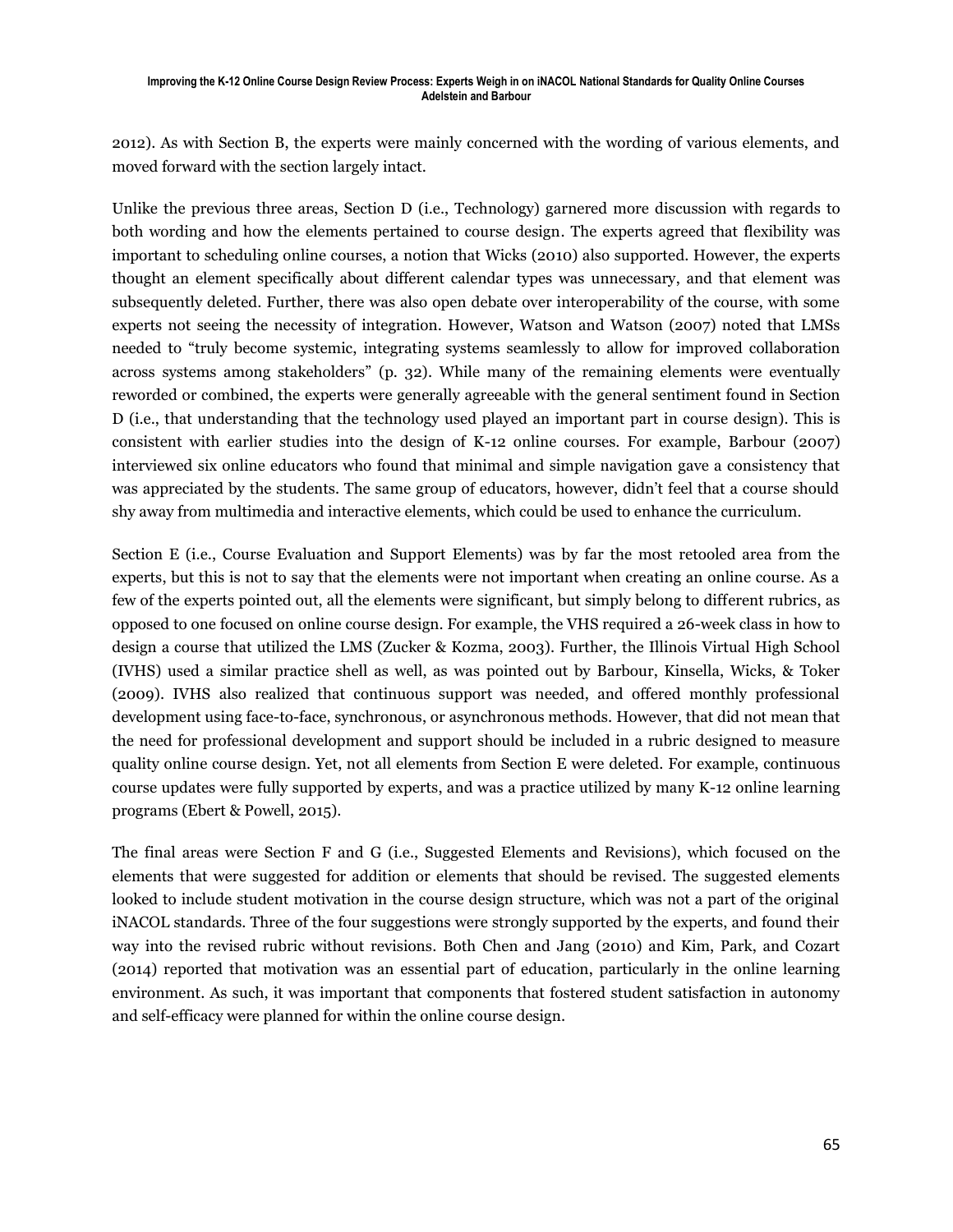## **Conclusions and Implications**

After examining the iNACOL *National Standards for Quality Online Courses* (2011) based on current literature and research in phase one of the study (see Adelstein & Barbour, 2016), a revised set of standards were reviewed by eight experts for phase two. The review occurred over three rounds, with the first two happening via e-mail and the third through a video conference. During all three rounds the experts recommended that certain elements be kept, combined, or deleted using their knowledge and understanding of online course design as a guide. The end result was a K-12 online course design rubric based off the original iNACOL quality standards that was further revised and refined.

The iNACOL standards, while praised by the experts, are purposefully broad, covering all aspects of online courses. The results of phase two of this study helped to bring essential online course design standards into focus. This specialized and more focused view may be able to help curtail how overwhelming the standards can appear, especially for those new to the field of K-12 online learning and designing online courses for a K-12 population. The revised rubric will allow stakeholders, including educators, course designers, and administrators, to focus specifically on the aspects of online course design, creating a stronger base upon which to build asynchronous online course content.

Having said that, the researchers would recommend that further expert review be conducted. Due to time and resource constraints, the experts for this study were limited to eight individuals. Also, while the first two rounds were vital to giving the experts some guidance, the majority of the discussion related to and refinement of the individual elements occurred during the video conference; which was limited to approximately one hour. It would be beneficial to provide the experts multiple opportunities to video conference over the course of the refinement of the standards. Finally, the iNACOL standards were chosen due to their open, non-proprietary nature. However, there are also other widely used standards that could be used or supplemented as the basis for this model of expert discussion. As for our own line of inquiry, with the expert review completed, the next phase of this particular study will test the application of the rubric. Three to five teams of two reviewers will apply the rubric against current K-12 online courses. Using inter-rater reliability, the researchers will examine the reliability and validity of the rubric.

# References

- Adelstein, D., & Barbour, M. K. (2016). Building better courses: Examining the construct validity of the iNACOL national standards for quality online courses. *Journal of Online Learning Research, 2*(1), 41-73.
- Barbour, M. K. (2005). The design of web-based courses for secondary students. *Journal of Distance Learning, 9*(1). 27-36.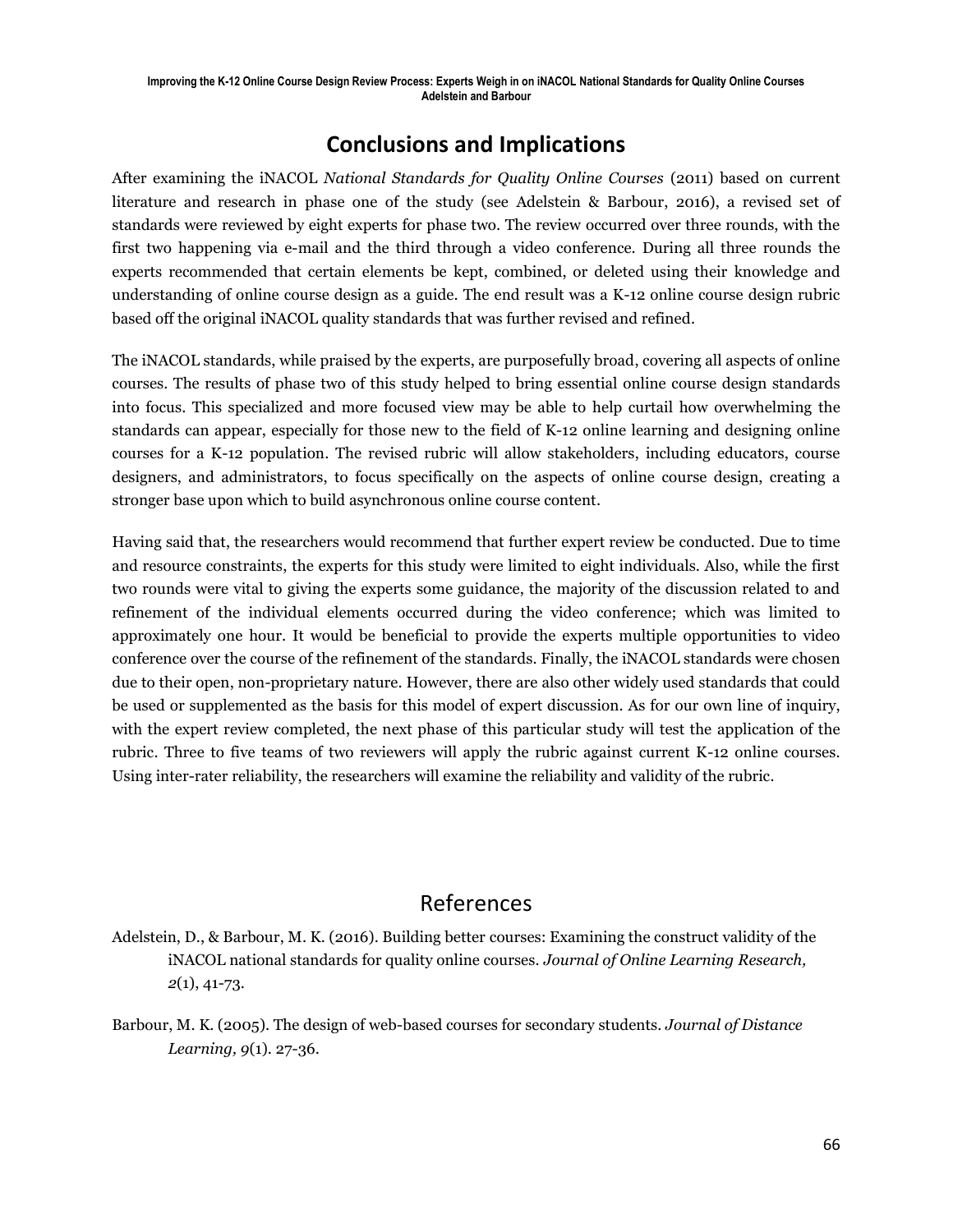- Barbour, M. K. (2007). Principles of effective web-based content –for secondary school students: Teacher and developer perceptions. *Journal of Distance Education*, *21*(3), 93–114. Retrieved from <http://www.ijede.ca/index.php/jde/article/view/30>
- Barbour, M. K. (2013). The landscape of K-12 online learning: Examining what is known. In M. G. Moore (Eds.), *Handbook of distance education* (3rd ed.) (pp. 574-593). New York: Routledge.
- Barbour, M. K., & Adelstein, D. (2013a). High-school students' perceptions of effective online course design. *The Morning Watch, 41*(1-2), 56-65. Retrieved from <http://www.mun.ca/educ/faculty/mwatch/vol41/fall2013/michaelBarbour.pdf>
- Barbour, M. K., & Adelstein, D. (2013b). *Voracious appetite of online teaching: Examining labour issues related to K-12 online learning*. Vancouver, BC: British Columbia Teachers Federation. Retrieved from<http://www.bctf.ca/uploadedFiles/Public/Issues/Technology/VoraciousAppetite.pdf>
- Barbour, M. K., Kinsella, J., Wicks, M., & Toker, S. (2009). Continuum of change in a virtual world: Training and retaining instructors. *Journal of Technology and Teacher Education, 17*(4), 437- 457.
- Barbour, M. K., Morrison, J., & Adelstein, D. (2014). The forgotten teachers in K-12 online learning: Examining the perceptions of teachers who develop K-12 online courses. *International Journal of Online Pedagogy and Course Design, 4*(3), 18-33.
- Barbour, M. K., & Reeves, T. C. (2009). The reality of virtual schools: A review of the literature. *Computers & Education*, *52*(2), 402-416.
- Cavanaugh, C. (2013). Student achievement in elementary and high school. In M. G. Moore (Ed.), *Handbook of distance education* (3rd Ed.) (pp. 157-168). New York: Routledge.
- Chen, K. C., & Jang, S. J. (2010). Motivation in online learning: Testing a model of self-determination theory. *Computers in Human Behavior*, *26*(4), 741-752.
- Clark, T. (2013). The evolution of distance and online education in American schools. In M. G. Moore (Ed.), *Handbook of distance education* (3rd Ed.) (pp. 555-573). New York: Routledge.
- Davis, N., Roblyer, M. P., Charania, A., Ferdig, R., Harms, C., Compton, L. K. L., & Cho, M. O. (2007). Illustrating the "virtual" in virtual schooling: Challenges and strategies for creating real tools to prepare virtual teachers. *The Internet and Higher Education*, *10*(1), 27-39.
- DiPietro, M. (2010). Virtual school pedagogy: The instructional practices of K-12 virtual school teachers. *Journal of Educational Computing Research*, *42*(3), 327-354.
- Drost, E. A. (2011). Validity and reliability in social science research. *Education Research and Perspectives*, *38*(1), 105.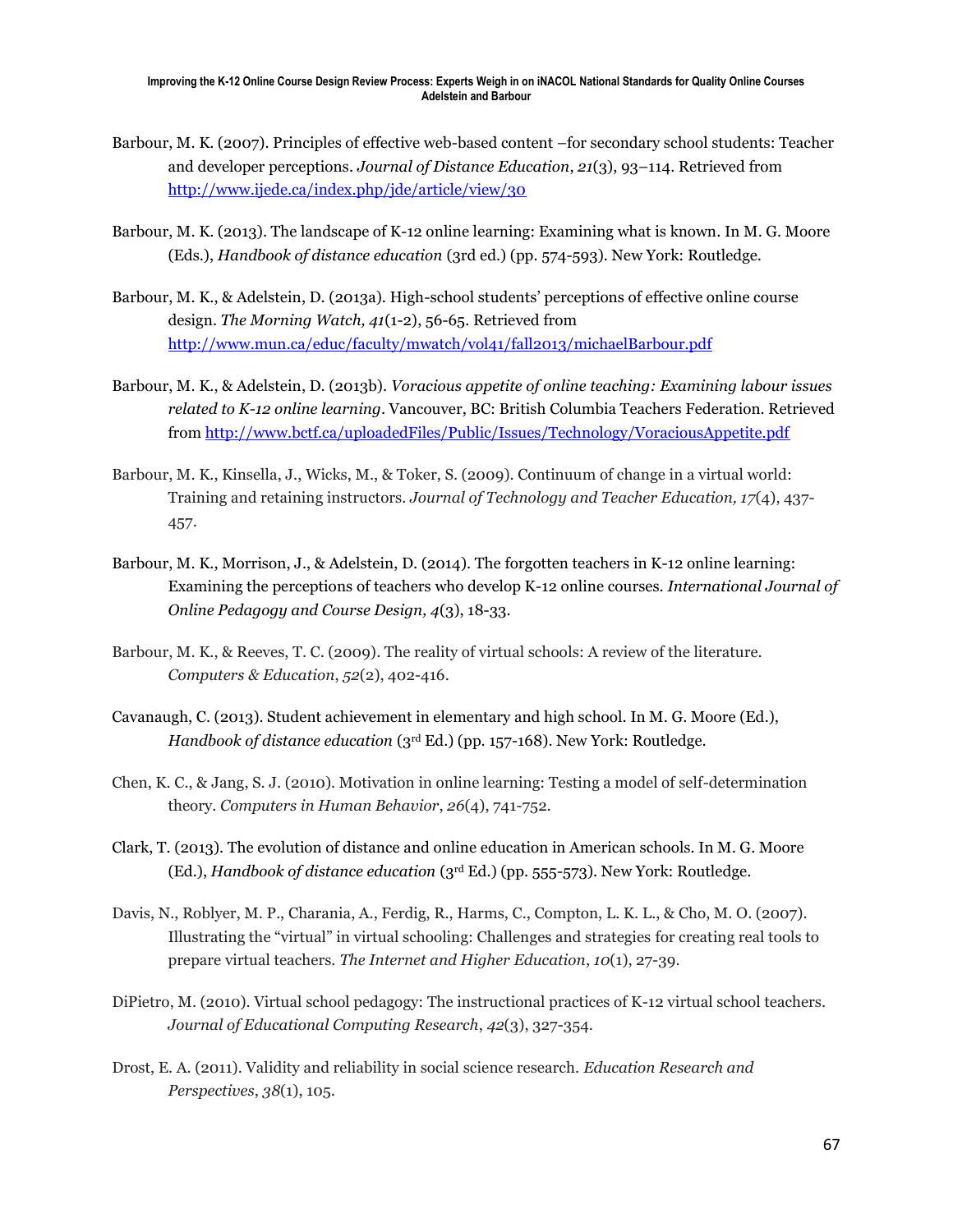- Ebert, J., & Powell, A. (2015). A case study of Clark County School District's Virtual High School. In T. Clark, & M. K. Barbour (Eds.). *Online and distance education in schools: Global perspectives on policy and practice* (pp. 131-143). Sterling, VA: Stylus Publishing.
- Gallini, J., & Barron, D. (2001-2002). Participants' perceptions of web-infused environments: A survey of teaching belies, learning approaches, and communications. *Journal of Research on Technology in Education, 34*(2), 139-156.
- Hixon, E., Barczyk, C., Buckenmeyer, J., & Feldman, L. (2011). Mentoring university faculty to become high quality online educators: A program evaluation. *Online Journal of Distance Learning Administration, 14*(5). Retrieved from [http://www.westga.edu/~distance/ojdla/winter144/hixon\\_Barczyk\\_Buckenmeyer\\_feldman144.](http://www.westga.edu/~distance/ojdla/winter144/hixon_Barczyk_Buckenmeyer_feldman144.html) [html](http://www.westga.edu/~distance/ojdla/winter144/hixon_Barczyk_Buckenmeyer_feldman144.html)
- International Association for K-12 Online Learning. (2011, October). *National standards for quality online courses version 2*. Vienna, VA: Author. Retrieved from [http://www.inacol.org/wp](http://www.inacol.org/wp-content/uploads/2015/02/national-standards-for-quality-online-courses-v2.pdf)[content/uploads/2015/02/national-standards-for-quality-online-courses-v2.pdf](http://www.inacol.org/wp-content/uploads/2015/02/national-standards-for-quality-online-courses-v2.pdf)
- Johnston, S. (2004). Teaching any time, any place, any pace. In C. Cavanaugh (Ed.), *Development and management of virtual schools: Issues and trends* (pp. 116-134). Hershey, PA: Idea Group, Inc.
- Kim, C., Park, S. W., & Cozart, J. (2014). Affective and motivational factors of learning in online mathematics courses. *British Journal of Educational Technology*, *45*(1), 171-185.
- Kozma, R., Zucker, A., & Espinoza, C. (1998). *An evaluation of the Virtual High School after one year of operation.* Arlington, VA: SRI International. Retrieved from <http://thevhscollaborative.org/sites/default/files/public/Evaluation%20after%20yr%201.pdf>
- Legon, R., & Runyon, J. (2007). Research on the impact of the quality matters course review process. In *23rd Annual Conference on Distance Teaching & Learning* (pp. 8-10). Madison, WI: Division of Continuing Studies, University of Wisconsin–Madison. Retrieved from [http://www.uwex.edu/disted/conference/resource\\_library/proceedings/07\\_5284.pdf](http://www.uwex.edu/disted/conference/resource_library/proceedings/07_5284.pdf)
- Making Online Learning Accessible for Students with Disabilities: Lessons from Texas [Blog Post]. (2015, September 4). Retrieved from [http://www.inacol.org/news/making-online-learning-accessible](http://www.inacol.org/news/making-online-learning-accessible-for-students-with-disabilities-lessons-from-texas/)[for-students-with-disabilities-lessons-from-texas/](http://www.inacol.org/news/making-online-learning-accessible-for-students-with-disabilities-lessons-from-texas/)
- MarylandOnline. (2013). *Quality matters overview*. Annapolis, MD: Author. Retrieved from [https://www.qualitymatters.org/sites/default/files/pd-docs-PDFs/QM-Overview-Presentation-](https://www.qualitymatters.org/sites/default/files/pd-docs-PDFs/QM-Overview-Presentation-2014.pdf)[2014.pdf](https://www.qualitymatters.org/sites/default/files/pd-docs-PDFs/QM-Overview-Presentation-2014.pdf)
- Mastropieri, M. A., Scruggs, T. E., Norland, J. J., Berkeley, S., McDuffie, K., Tornquist, E. H., & Connors, N. (2006). Differentiated curriculum enhancement in inclusive middle school science: Effects on classroom and high-stakes tests. *Journal of Special Education, 40*(3), 130-137.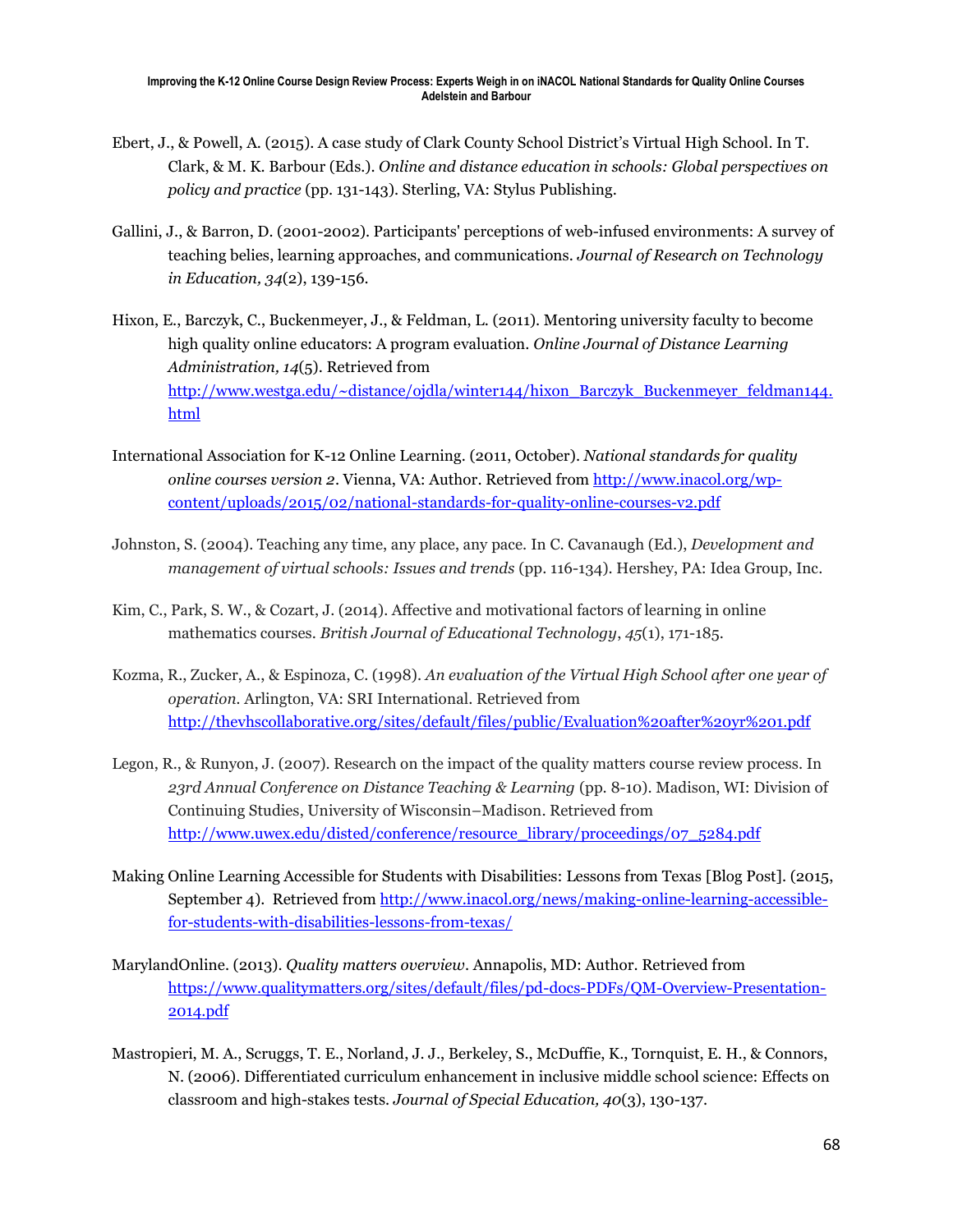- Naidu, S. (2013). Instructional design models for optimal learning. In M. G. Moore (Ed.), *Handbook of distance education* (pp. 268-281). New York: Routledge.
- National Association for K-12 Online Learning. (2007). *National standards for quality online courses*. Vienna, VA: Author.
- Oakland Schools. (2015). *FAQ for section 21f of the State School Aid Act* . Waterford Twp, MI: Author. Retrieved from [http://media.mivu.org/institute/pdf/21F\\_FAQs.pdf](http://media.mivu.org/institute/pdf/21F_FAQs.pdf)
- Perrin, K. M., & Mayhew, D. (2000). The reality of designing and implementing an Internet-based course. *Online Journal of Distance Learning Administration*, *3*(4). Retrieved from <http://www.westga.edu/~distance/ojdla/winter34/mayhew34.html>
- Quality Matters. (2014). Quality matters (QM*)*. Retrieved from [https://www.qualitymatters.org](https://www.qualitymatters.org/)
- Rice, K. (2012). *Making the move to K-12 online teaching*. Boston, MA: Pearson Education, Inc.
- Roblyer, M. D., & Wiencke, W. R. (2003). Design and use of a rubric to assess and encourage interactive qualities in distance courses. *The American Journal of Distance Education, 17*(2), 77-98.
- Shattuck, K. (2007). Quality matters: Collaborative program planning at a state level. *Online Journal of Distance Learning Administration, 10*(3). Retrieved from <http://www.westga.edu/~distance/ojdla/fall103/shattuck103.htm>
- Taggart, G. L., Phifer, S. J., Nixon, J. A., & Wood, M. (2001). *Rubrics:* A *handbook for construction and use.* Lanham, MD: Scarecrow Press.
- Watson, W. R., & Watson, S. L. (2007). An argument for clarity: What are learning management systems, what are they not, and what should they become? *TechTrends*, *51*(2), 28-34.
- Wicks, M. (2010). *A national primer on K-12 online learning, version 2*. Vienna, VA: International Association for K-12 Online Learning. Retrieved from <http://www.inacol.org/research/bookstore/detail.php?id=22>
- Zucker, A. (2005). *A study of student interaction and collaboration in the Virtual High School*. Naperville, IL: Learning Point Associates
- Zucker, A., & Kozma, R. (2003). *The virtual high school: Teaching generation V*. New York: Teachers College Press.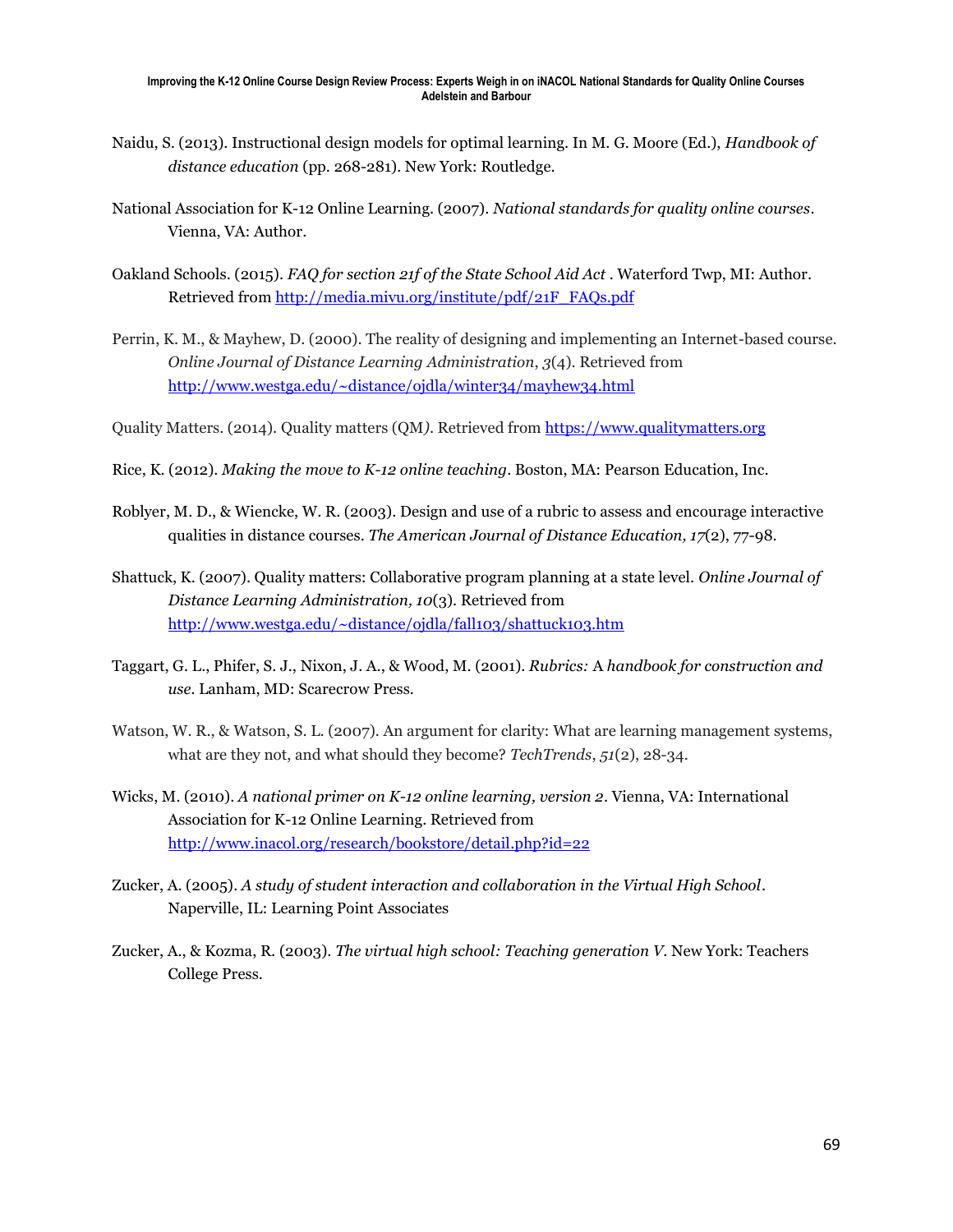### Appendix

### **Revised Rubric**

| <b>SECTION A: CONTENT</b>                                                                                                                                                                                                                                                                                     |                                                                                                                                                                                                                                                                                                                                                                                                                                                                                      |  |
|---------------------------------------------------------------------------------------------------------------------------------------------------------------------------------------------------------------------------------------------------------------------------------------------------------------|--------------------------------------------------------------------------------------------------------------------------------------------------------------------------------------------------------------------------------------------------------------------------------------------------------------------------------------------------------------------------------------------------------------------------------------------------------------------------------------|--|
| <b>Element</b>                                                                                                                                                                                                                                                                                                | <b>Further Explanation</b>                                                                                                                                                                                                                                                                                                                                                                                                                                                           |  |
| <b>Subsection: Academic Content Standards and Assessments</b>                                                                                                                                                                                                                                                 |                                                                                                                                                                                                                                                                                                                                                                                                                                                                                      |  |
| A1: The course content and assignments are<br>aligned with the state's content standards,<br>common core curriculum, or other accepted<br>content standards set for Advanced Placement<br>courses, technology, computer science, or other<br>courses whose content is not included in the<br>state standards. | The content and assignments for the core<br>courses are explicitly and thoroughly aligned to<br>the credit granting state's academic standards,<br>curriculum frameworks and assessments.<br><b>Advanced Placement® courses must be</b><br>approved with the College Board and other<br>elective courses should be aligned to other<br>nationally accepted content standards such as<br>computer science, technology courses, etc.                                                   |  |
| A1 Rating $(1 = not applied, 2 = partially applied, 3 = applied):$                                                                                                                                                                                                                                            |                                                                                                                                                                                                                                                                                                                                                                                                                                                                                      |  |
| A2: The course content and assignments are of<br>sufficient rigor, depth and breadth to teach the<br>standards being addressed.                                                                                                                                                                               | The course components (objectives, assessments,<br>instructional strategies, content, assignments<br>and technology) are sufficiently broad, deep and<br>rigorous such that successful students will have<br>the knowledge and skills required by the<br>standards upon completion of the course.                                                                                                                                                                                    |  |
| A2 Rating $(1 = not applied, 2 = partially applied, 3 = applied):$                                                                                                                                                                                                                                            |                                                                                                                                                                                                                                                                                                                                                                                                                                                                                      |  |
| A3: All course materials are available to<br>students at course start.                                                                                                                                                                                                                                        | Before the course begins, students are provided<br>learning resources that are utilized during the<br>online course. These could include textbooks,<br>instructional materials links to browser plugins,<br>and other software, which students must install.                                                                                                                                                                                                                         |  |
| A3 Rating $(1 = not applied, 2 = partially applied, 3 = applied):$                                                                                                                                                                                                                                            |                                                                                                                                                                                                                                                                                                                                                                                                                                                                                      |  |
| <b>Subsection: Course Overview and Introduction</b>                                                                                                                                                                                                                                                           |                                                                                                                                                                                                                                                                                                                                                                                                                                                                                      |  |
| A4: A complete course overview and syllabus,<br>which clearly states course goals and objectives,<br>are included. Course goals are consistent with<br>course requirements and are measurable in<br>multiple ways.                                                                                            | Within the learning management system the<br>syllabus and overview objectives are present,<br>explicitly stated, and can be easily found by<br>students. The syllabus and overview objectives<br>include: course objectives and student learning<br>outcomes; assignments; student expectations;<br>time requirements; required materials; the<br>grading policy; teacher-student, teacher-parent<br>contact policies; the intended audience; and the<br>content scope and sequence. |  |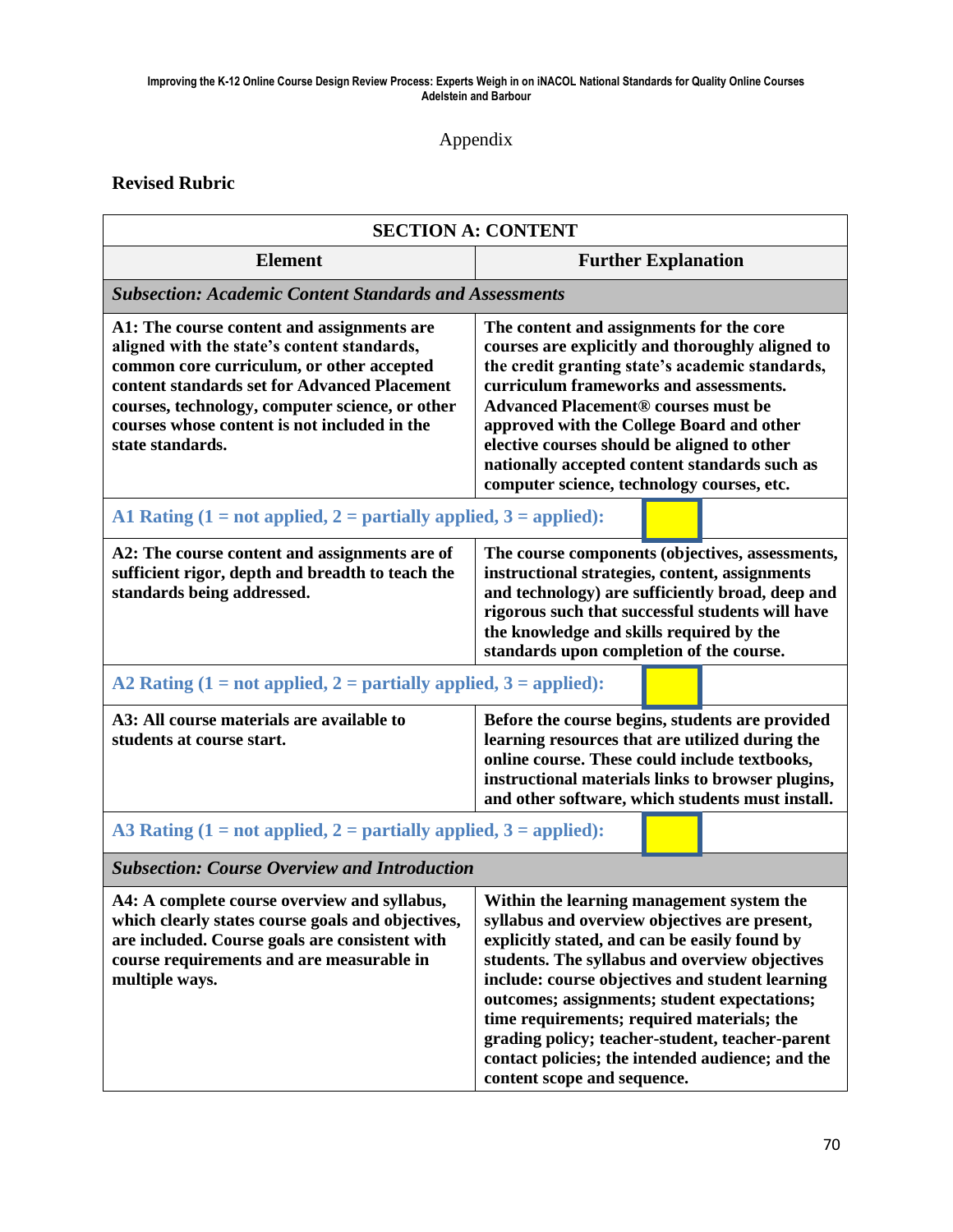| A4 Rating $(1 = not applied, 2 = partially applied, 3 = applied):$ |  |  |
|--------------------------------------------------------------------|--|--|
|--------------------------------------------------------------------|--|--|

| <b>SECTION A: CONTENT</b>                                                                                                                                                                                                 |                                                                                                                                                                                                                                                                                                                                                                                                                                   |  |  |
|---------------------------------------------------------------------------------------------------------------------------------------------------------------------------------------------------------------------------|-----------------------------------------------------------------------------------------------------------------------------------------------------------------------------------------------------------------------------------------------------------------------------------------------------------------------------------------------------------------------------------------------------------------------------------|--|--|
| <b>Element</b>                                                                                                                                                                                                            | <b>Further Explanation</b>                                                                                                                                                                                                                                                                                                                                                                                                        |  |  |
| A5: Information is provided to students, parents<br>and mentors on how to communicate with the<br>online instructor and course provider.                                                                                  | Instructor information is provided to students<br>with contact, availability, and biographical<br>information. Information on how to contact the<br>instructor via phone, email, and/or online<br>messaging tools is provided within the contact<br>information. If regular contact with the<br>instructor is required as part of the course, clear<br>expectations for meeting this requirement are<br>posted within the course. |  |  |
| A5 Rating $(1 = not applied, 2 = partially applied, 3 = applied)$ :                                                                                                                                                       |                                                                                                                                                                                                                                                                                                                                                                                                                                   |  |  |
| <b>Subsection: Legal and Acceptable Use Policies</b>                                                                                                                                                                      |                                                                                                                                                                                                                                                                                                                                                                                                                                   |  |  |
| A6: The course reflects multi-cultural<br>education, and the content is accurate, current<br>and free of bias or advertising.                                                                                             | The course creates equal educational<br>opportunities for students from diverse racial,<br>ethnic, social-class and cultural groups. The<br>content is up to date, accurate and free of any<br>bias.                                                                                                                                                                                                                              |  |  |
| A6 Rating $(1 = not applied, 2 = partially applied, 3 = applied):$                                                                                                                                                        |                                                                                                                                                                                                                                                                                                                                                                                                                                   |  |  |
| A7: Expectations for academic integrity, use of<br>copyrighted materials, plagiarism and<br>netiquette (Internet etiquette) regarding lesson<br>activities, discussions, and e-mail<br>communications are clearly stated. | A "Code of Conduct" including netiquette<br>standards, copyright and academic integrity<br>expectations is provided.                                                                                                                                                                                                                                                                                                              |  |  |
| A7 Rating $(1 = not applied, 2 = partially applied, 3 = applied):$                                                                                                                                                        |                                                                                                                                                                                                                                                                                                                                                                                                                                   |  |  |
| A8: Privacy policies are clearly stated.                                                                                                                                                                                  | A policy statement is posted on the course<br>provider's website and/or in the learning<br>management system disclosing the<br>organization's information gathering and<br>dissemination practices.                                                                                                                                                                                                                               |  |  |
| A8 Rating $(1 = not applied, 2 = partially applied, 3 = applied)$ :                                                                                                                                                       |                                                                                                                                                                                                                                                                                                                                                                                                                                   |  |  |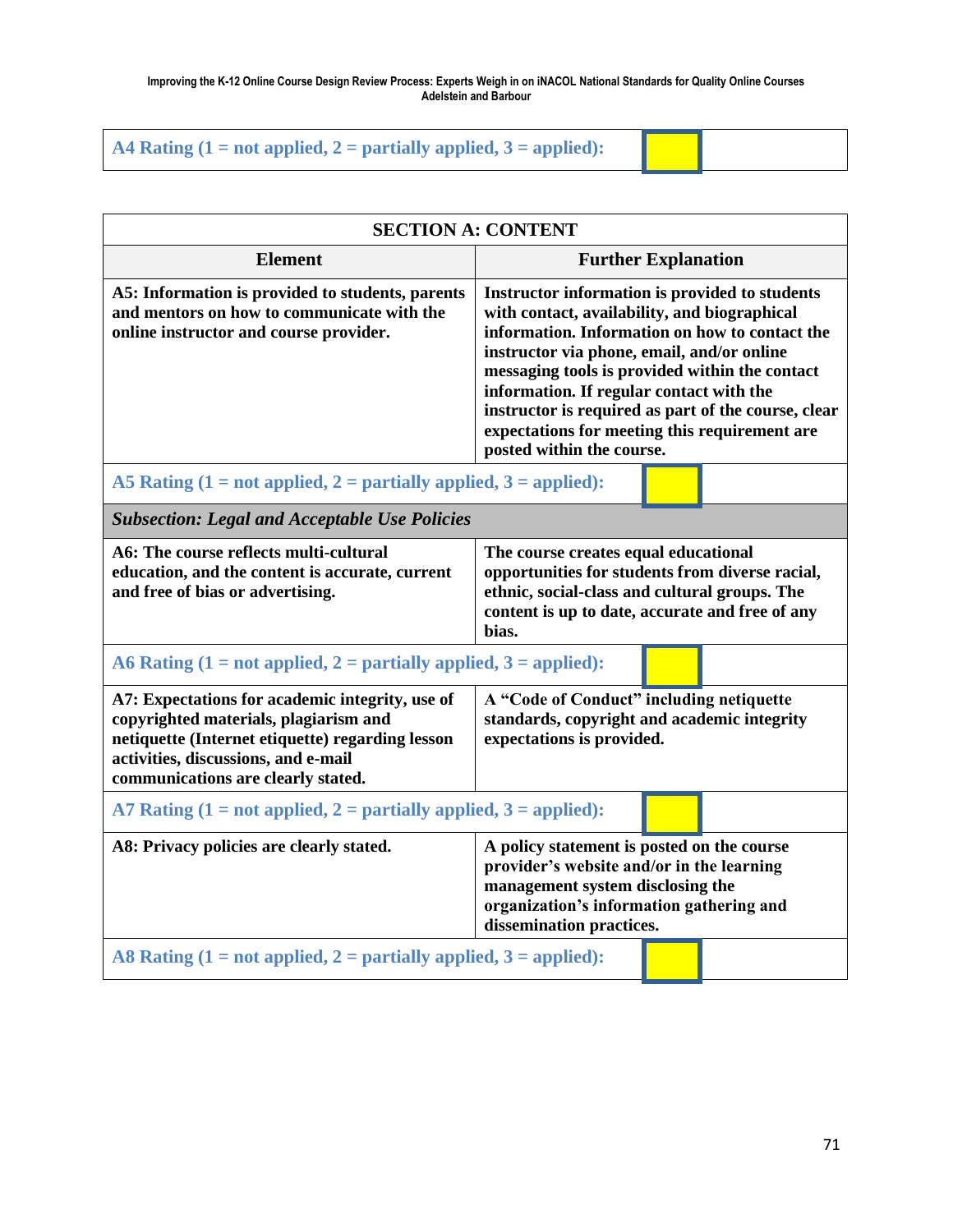| <b>SECTION A: CONTENT</b>                                                                                                                                                          |                                                                                                                                                                                                                  |  |
|------------------------------------------------------------------------------------------------------------------------------------------------------------------------------------|------------------------------------------------------------------------------------------------------------------------------------------------------------------------------------------------------------------|--|
| <b>Element</b>                                                                                                                                                                     | <b>Further Explanation</b>                                                                                                                                                                                       |  |
| <b>Instructor Resources</b>                                                                                                                                                        |                                                                                                                                                                                                                  |  |
| A9: Online instructor resources (e.g.<br>assessment, assignment answers and<br>explanations, notes) are included. Pedagogy<br>behind the resources are shared with<br>instructors. | Resources and notes, including assessments and<br>access to answers, explanations to aid online<br>instructors in teaching and facilitating the<br>course are included within the learning<br>management system. |  |
| A9 Rating $(1 = not applied, 2 = partially applied, 3 = applied):$                                                                                                                 |                                                                                                                                                                                                                  |  |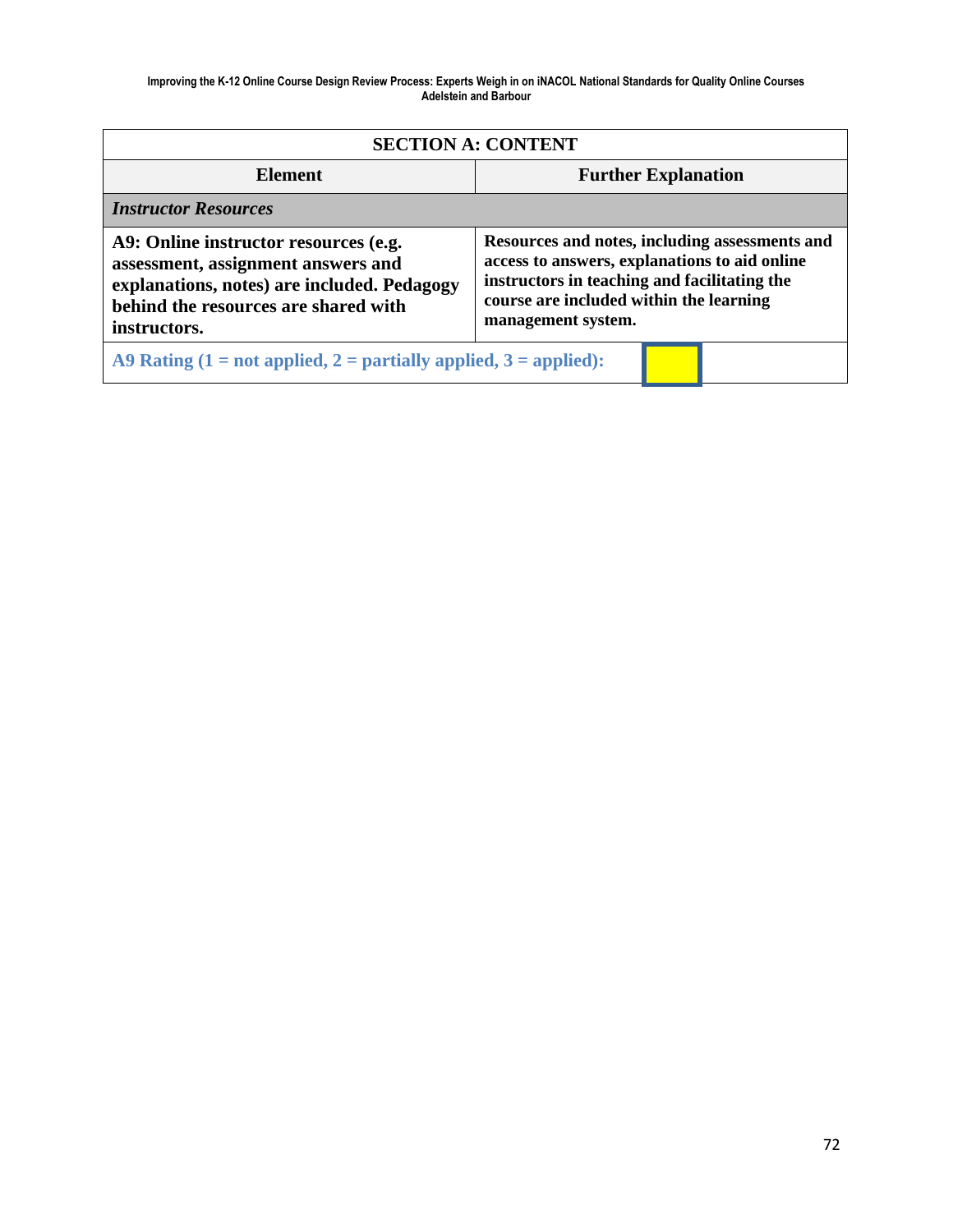| <b>SECTION B: INSTRUCTIONAL DESIGN ELEMENTS</b>                                                                                                                                                                                                                                                                                                                                                          |                                                                                                                                                                                                                                                                                                                                                                                                                                                                                                           |  |
|----------------------------------------------------------------------------------------------------------------------------------------------------------------------------------------------------------------------------------------------------------------------------------------------------------------------------------------------------------------------------------------------------------|-----------------------------------------------------------------------------------------------------------------------------------------------------------------------------------------------------------------------------------------------------------------------------------------------------------------------------------------------------------------------------------------------------------------------------------------------------------------------------------------------------------|--|
| <b>Element</b>                                                                                                                                                                                                                                                                                                                                                                                           | <b>Further Explanation</b>                                                                                                                                                                                                                                                                                                                                                                                                                                                                                |  |
| <b>Subsection: Instructional and Audience Analysis</b>                                                                                                                                                                                                                                                                                                                                                   |                                                                                                                                                                                                                                                                                                                                                                                                                                                                                                           |  |
| <b>B1:</b> Course design reflects a clear<br>understanding of all students' needs and<br>incorporates varied ways to learn and master<br>the curriculum.                                                                                                                                                                                                                                                 | A variety of instructional and assessment<br>methods, materials and assessments are<br>used throughout the course, which allow<br>students to demonstrate their achievement<br>of the goals and objectives of the course.                                                                                                                                                                                                                                                                                 |  |
| B1 Rating $(1 = not applied, 2 = partially applied, 3 = applied):$                                                                                                                                                                                                                                                                                                                                       |                                                                                                                                                                                                                                                                                                                                                                                                                                                                                                           |  |
| <b>Subsection: Modules and Resources</b>                                                                                                                                                                                                                                                                                                                                                                 |                                                                                                                                                                                                                                                                                                                                                                                                                                                                                                           |  |
| B2: The course is organized by modules. Course<br>design provides students with resources (e.g.<br>alternate assignments, multimedia, simulations)<br>that enrich course content. Each module<br>includes an overview of the key objectives that<br>incorporate a variety of activities, assignments,<br>and resources to provide multiple learning<br>opportunities for students to master the content. | The course is organized by modules that fall<br>into a logical sequence. At the start of each<br>module, an overview is posted describing<br>the activities, assignments, assessments, and<br>resources to be used to complete the key<br>objectives. A variety of activities,<br>assignments, assessments, and resources are<br>used to provide students with different<br>paths to master the content. A wide variety<br>of supplemental tools are clearly identified<br>and readily available as well. |  |
| B2 Rating $(1 = not applied, 2 = partially applied, 3 = applied):$                                                                                                                                                                                                                                                                                                                                       |                                                                                                                                                                                                                                                                                                                                                                                                                                                                                                           |  |
| <b>Subsection: Instructional Strategies and Activities</b>                                                                                                                                                                                                                                                                                                                                               |                                                                                                                                                                                                                                                                                                                                                                                                                                                                                                           |  |
| <b>B3: The course instruction includes activities</b><br>that engage students in active learning.                                                                                                                                                                                                                                                                                                        | The course provides multiple opportunities<br>for students to be actively engaged in the<br>content that includes meaningful and<br>authentic learning experiences such as<br>collaborative learning groups, student-led<br>review sessions, games, analysis or reactions<br>to videos, discussions, concept mapping,<br>analyzing case studies, etc.                                                                                                                                                     |  |
| B3 Rating $(1 = not applied, 2 = partially applied, 3 = applied):$                                                                                                                                                                                                                                                                                                                                       |                                                                                                                                                                                                                                                                                                                                                                                                                                                                                                           |  |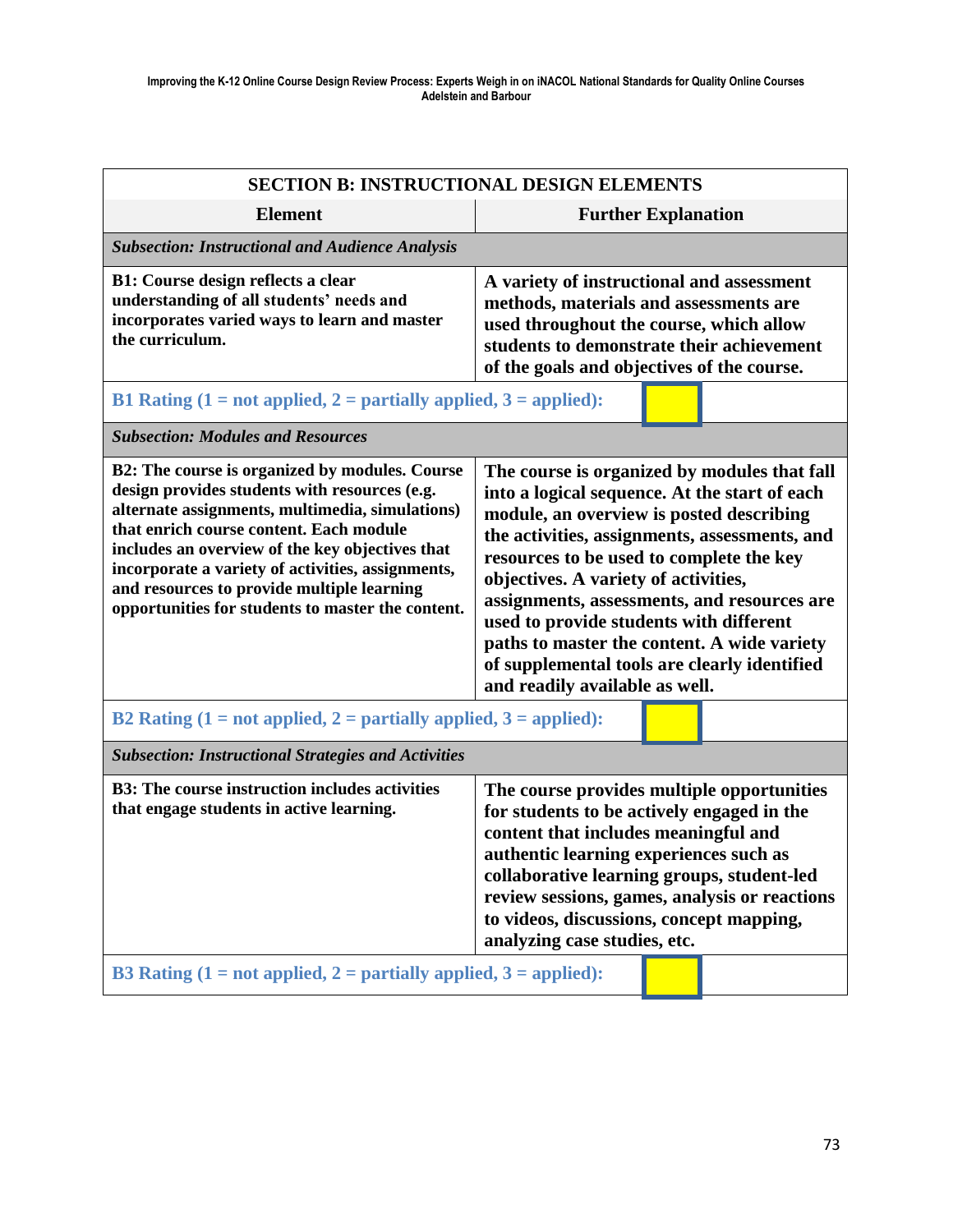| <b>SECTION B: INSTRUCTIONAL DESIGN ELEMENTS</b>                                                                                                                                                                    |                                                                                                                                                                                                                                                                                                                                                                                                                                                                                                                                                                                                                                                      |  |  |
|--------------------------------------------------------------------------------------------------------------------------------------------------------------------------------------------------------------------|------------------------------------------------------------------------------------------------------------------------------------------------------------------------------------------------------------------------------------------------------------------------------------------------------------------------------------------------------------------------------------------------------------------------------------------------------------------------------------------------------------------------------------------------------------------------------------------------------------------------------------------------------|--|--|
| <b>Element</b>                                                                                                                                                                                                     | <b>Further Explanation</b>                                                                                                                                                                                                                                                                                                                                                                                                                                                                                                                                                                                                                           |  |  |
| B4: The course provides options for instructors<br>to adapt learning activities based on student<br>needs, allowing for the course and instructors to<br>offer learning paths that engage in a variety of<br>ways. | Students are given a variety of activities,<br>assignments, assessments and resources to<br>allow them to successfully master the<br>content. If a student is unsuccessful with<br>mastering a particular concept or is not<br>challenged with the current module, the<br>course content provides the instructor with<br>suggestions they are able to use in order to<br>provide additional remediation activities or<br>alternative assignments. The instructor has<br>access to adapt the course to meet the<br>students' needs by providing additional<br>assignments, resources and activities for<br>remediation or enrichments for the course. |  |  |
| B4 Rating $(1 = not applied, 2 = partially applied, 3 = applied):$                                                                                                                                                 |                                                                                                                                                                                                                                                                                                                                                                                                                                                                                                                                                                                                                                                      |  |  |
| <b>B5:</b> The course provides opportunities for<br>students to engage in higher-order thinking,<br>critical reasoning activities and thinking in<br>increasingly complex ways.                                    | Assignments, activities and assessments<br>provide opportunities for students to elevate<br>their thinking beyond knowledge and<br>comprehension into the realm of analyzing<br>situations, synthesizing information or<br>evaluating an argument. Activities should<br>include open-ended questions and<br>encourage students to categorize and<br>classify information. Opportunities for<br>group work, decision-making and finding<br>patterns should also be included in the<br>course activities.                                                                                                                                              |  |  |
| B5 Rating $(1 = not applied, 2 = partially applied, 3 = applied):$                                                                                                                                                 |                                                                                                                                                                                                                                                                                                                                                                                                                                                                                                                                                                                                                                                      |  |  |
| <b>B6: Readability levels, written language</b><br>assignments and mathematical requirements<br>are appropriate for the course content and<br>grade-level expectations.                                            | The course content should be written at<br>appropriate readability levels for the grade<br>level of the student audience and the grade<br>level should be prominently explained<br>within the course description.                                                                                                                                                                                                                                                                                                                                                                                                                                    |  |  |
| B6 Rating $(1 = not applied, 2 = partially applied, 3 = applied):$                                                                                                                                                 |                                                                                                                                                                                                                                                                                                                                                                                                                                                                                                                                                                                                                                                      |  |  |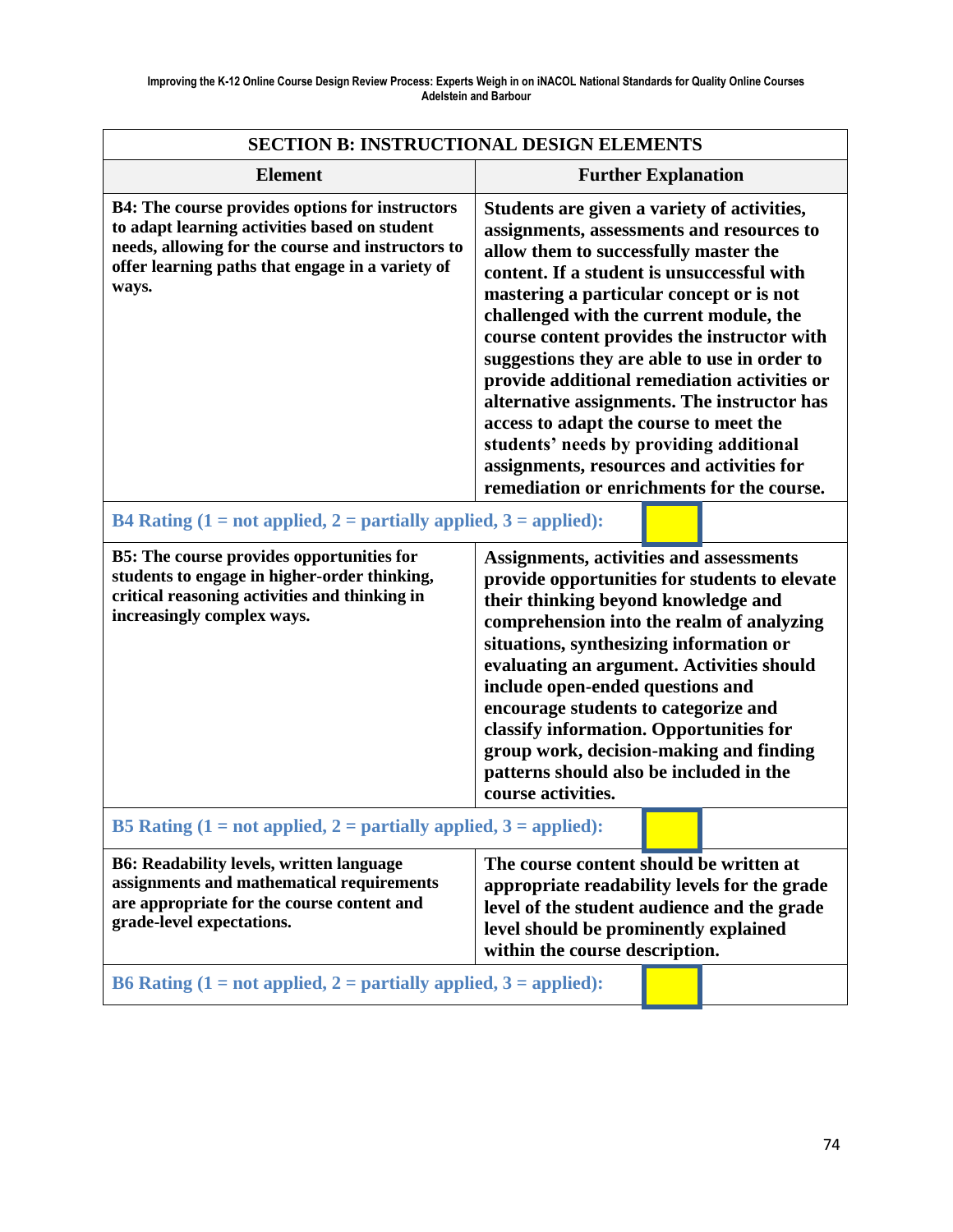| <b>SECTION B: INSTRUCTIONAL DESIGN ELEMENTS</b>                                                                                                                                                                                                                                                                               |                                                                                                                                                                                                                                                                                                                                                                                                                  |  |
|-------------------------------------------------------------------------------------------------------------------------------------------------------------------------------------------------------------------------------------------------------------------------------------------------------------------------------|------------------------------------------------------------------------------------------------------------------------------------------------------------------------------------------------------------------------------------------------------------------------------------------------------------------------------------------------------------------------------------------------------------------|--|
| <b>Element</b>                                                                                                                                                                                                                                                                                                                | <b>Further Explanation</b>                                                                                                                                                                                                                                                                                                                                                                                       |  |
| B7: The syllabus promotes a student plan of<br>work with attainable expectations.                                                                                                                                                                                                                                             | The syllabus provides an academic outline for<br>students in the course, which includes academic<br>expectations at specific intervals.                                                                                                                                                                                                                                                                          |  |
| B7 Rating $(1 = not applied, 2 = partially applied, 3 = applied)$ :                                                                                                                                                                                                                                                           |                                                                                                                                                                                                                                                                                                                                                                                                                  |  |
| <b>B8:</b> Activities are designed to encourage<br>students' individual interests and goals.                                                                                                                                                                                                                                  | The course provides activities and assignments<br>which are broad enough to allow for student<br>connections. The connections are real world,<br>such as personal interests, goals, or situations.                                                                                                                                                                                                               |  |
| B8 Rating $(1 = not applied, 2 = partially applied, 3 = applied)$ :                                                                                                                                                                                                                                                           |                                                                                                                                                                                                                                                                                                                                                                                                                  |  |
| <b>Subsection: Communication and Interaction</b>                                                                                                                                                                                                                                                                              |                                                                                                                                                                                                                                                                                                                                                                                                                  |  |
| B9: The course design provides opportunities<br>for appropriate instructor-student interaction,<br>including opportunities for timely and frequent<br>feedback about student progress.                                                                                                                                        | Learning activities and other opportunities<br>are created to foster instructor-student<br>interaction. Students receive timely and<br>frequent feedback on their progress that<br>emphasizes the intended learner outcomes.<br>The feedback is highly individualized,<br>detailed, and recommends specific,<br>individualized improvement, and strategies<br>to encourage continued progress toward<br>mastery. |  |
| B9 Rating $(1 = not applied, 2 = partially applied, 3 = applied)$ :                                                                                                                                                                                                                                                           |                                                                                                                                                                                                                                                                                                                                                                                                                  |  |
| <b>B10:</b> The course design includes explicit<br>communication/activities/tools at multiple<br>intervals throughout the course. The instructor<br>confirms whether students are engaged and are<br>progressing through the course. The instructor<br>will follow program guidelines to address non-<br>responsive students. | <b>Instructor-student interactions begin early</b><br>enough in the course to confirm active<br>participation by all students and continue<br>throughout the course.                                                                                                                                                                                                                                             |  |
| B10 Rating $(1 = not applied, 2 = partially applied, 3 = applied)$ :                                                                                                                                                                                                                                                          |                                                                                                                                                                                                                                                                                                                                                                                                                  |  |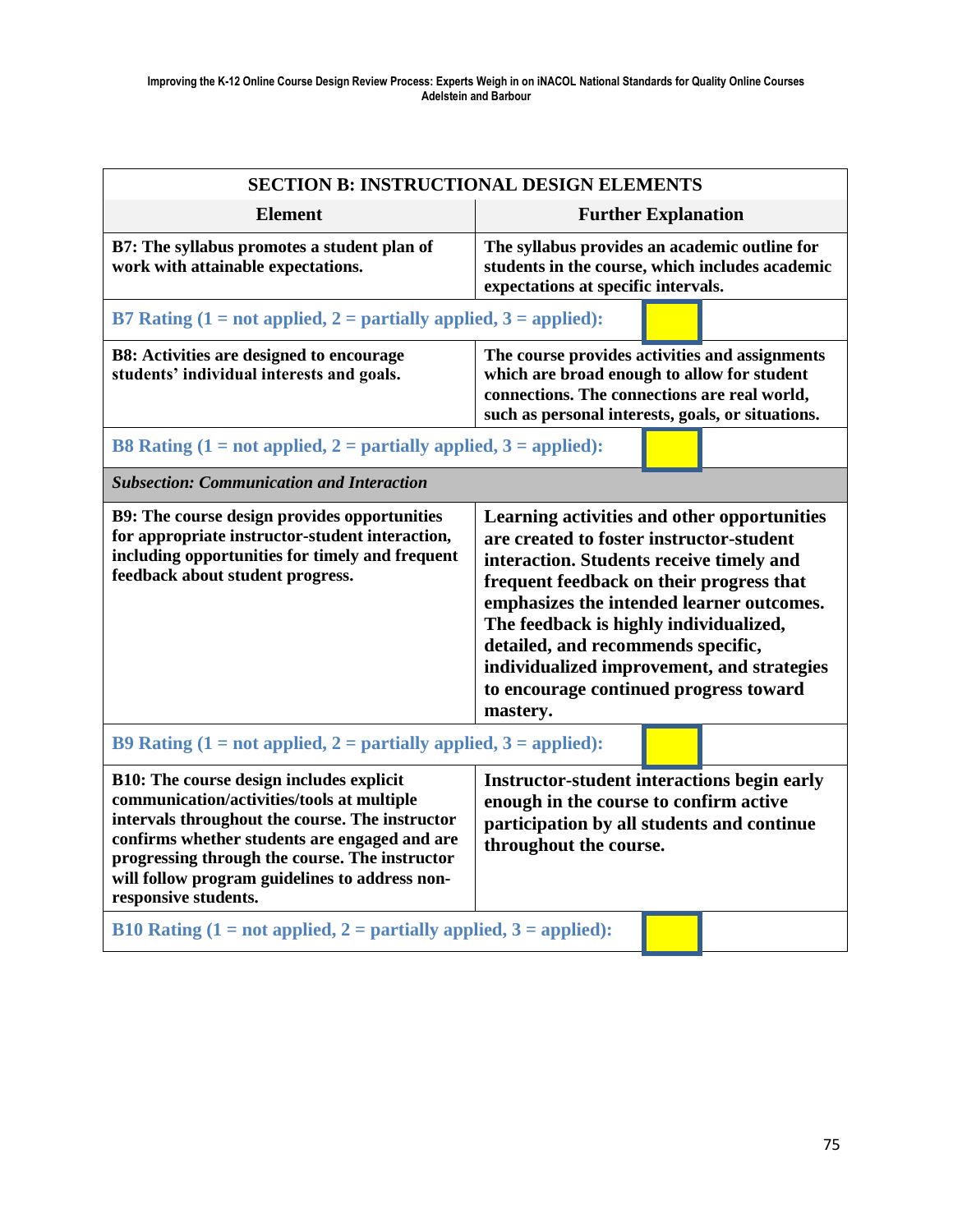| <b>SECTION B: INSTRUCTIONAL DESIGN ELEMENTS</b>                                                                                                                                          |                                                                                                                                                                                                                                                                                                                                                                                                                                                                                                                                                                                                                                                                                                                                                                                                                                                                             |  |  |
|------------------------------------------------------------------------------------------------------------------------------------------------------------------------------------------|-----------------------------------------------------------------------------------------------------------------------------------------------------------------------------------------------------------------------------------------------------------------------------------------------------------------------------------------------------------------------------------------------------------------------------------------------------------------------------------------------------------------------------------------------------------------------------------------------------------------------------------------------------------------------------------------------------------------------------------------------------------------------------------------------------------------------------------------------------------------------------|--|--|
| <b>Element</b>                                                                                                                                                                           | <b>Further Explanation</b>                                                                                                                                                                                                                                                                                                                                                                                                                                                                                                                                                                                                                                                                                                                                                                                                                                                  |  |  |
| B11: The course provides opportunities (e.g.<br>student-instructor, student-student interaction,<br>student-course content, student-LMS) for<br>mastery and application of the material. | Learning activities and other learning<br>opportunities are developed to foster<br>student-instructor, student-student, and<br>student-LMS interaction. The technology<br>and course content encourage exchanges<br>amongst the instructor and students<br>through email, discussions, synchronous<br>chats, simulations, lab activities and other<br>group projects. Within the grading policy,<br>guidelines defining student participation<br>and expectations are provided.<br>Threaded and/or synchronous discussions<br>are available for developing community,<br>asking and finding answers to questions<br>about the course, and around the content.<br>Access is available to groups or individual<br>students based on the purpose of the<br>activity. Rules, roles, and expectations for<br>the discussion are clear and posted within<br>the discussion forum. |  |  |
| B11 Rating $(1 = not applied, 2 = partially applied, 3 = applied):$                                                                                                                      |                                                                                                                                                                                                                                                                                                                                                                                                                                                                                                                                                                                                                                                                                                                                                                                                                                                                             |  |  |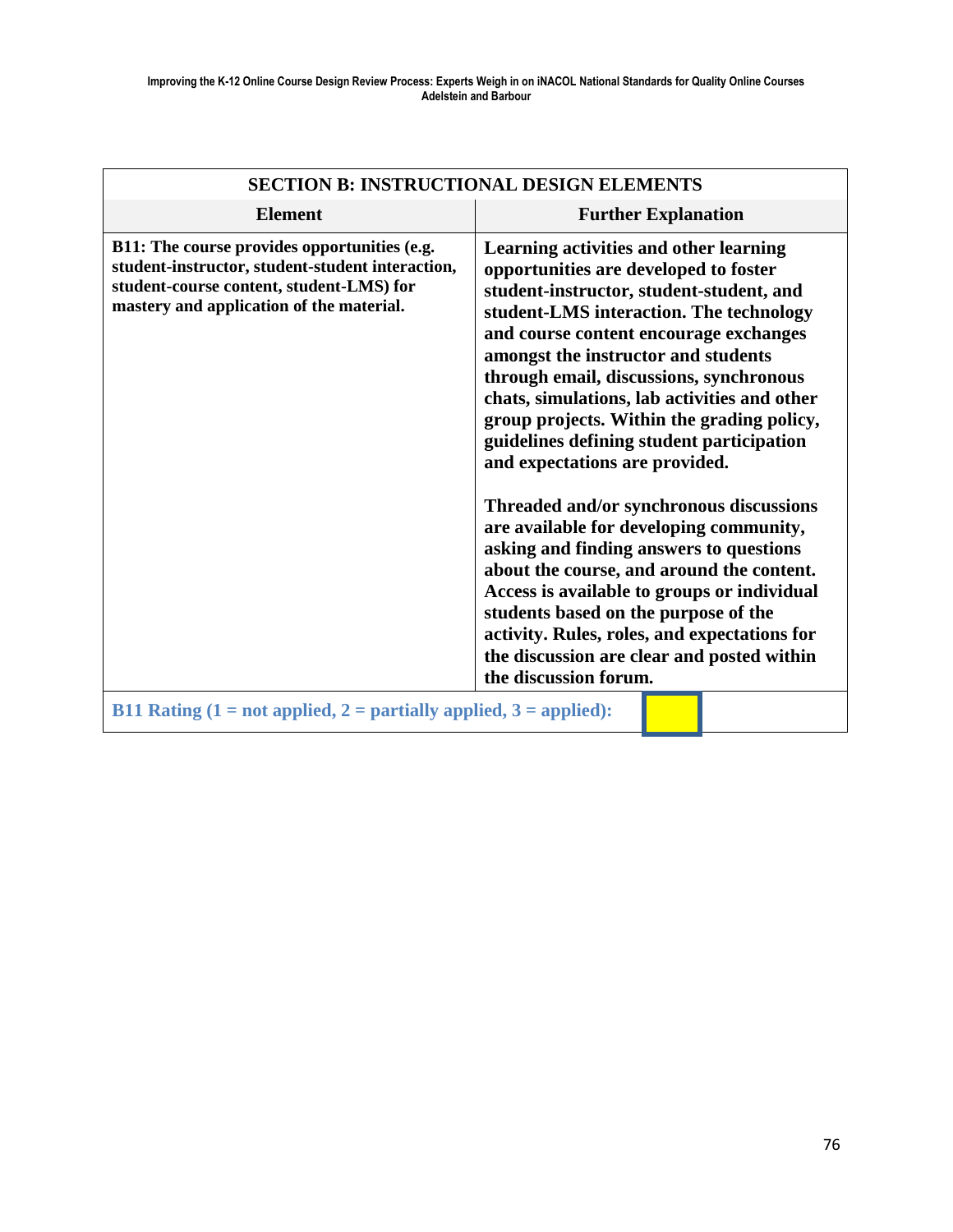| <b>SECTION C: STUDENT ASSESSMENT ELEMENTS</b>                                                                                                                                                                                                                                    |                                                                                                                                                                                                                                                                                                                                                                         |  |  |
|----------------------------------------------------------------------------------------------------------------------------------------------------------------------------------------------------------------------------------------------------------------------------------|-------------------------------------------------------------------------------------------------------------------------------------------------------------------------------------------------------------------------------------------------------------------------------------------------------------------------------------------------------------------------|--|--|
| <b>Element</b>                                                                                                                                                                                                                                                                   | <b>Further Explanation</b>                                                                                                                                                                                                                                                                                                                                              |  |  |
| <b>Subsection: Evaluation Strategies</b>                                                                                                                                                                                                                                         |                                                                                                                                                                                                                                                                                                                                                                         |  |  |
| C1: Student evaluation strategies are consistent<br>with course goals and objectives, are<br>representative of the scope of the course and are<br>clearly stated.                                                                                                                | The strategies used to assess students<br>throughout the course are consistent with and<br>aligned to what is presented in the course goals<br>and objectives document posted within the<br>course.                                                                                                                                                                     |  |  |
| C1 Rating $(1 = not applied, 2 = partially applied, 3 = applied)$ :                                                                                                                                                                                                              |                                                                                                                                                                                                                                                                                                                                                                         |  |  |
| C2: The course structure includes adequate and<br>appropriate methods and procedures to assess<br>students' mastery of content.                                                                                                                                                  | Assessment types are matched to the level of<br>knowledge being tested. Both formative<br>assessments (that inform and support learning)<br>and summative assessments (that demonstrate<br>mastery) are a part of the course structure.<br><b>Student-selected assessment options, enabling</b><br>learners to demonstrate mastery in different<br>ways, are available. |  |  |
| C2 Rating $(1 = not applied, 2 = partially applied, 3 = applied)$ :                                                                                                                                                                                                              |                                                                                                                                                                                                                                                                                                                                                                         |  |  |
| <b>Subsection: Feedback</b>                                                                                                                                                                                                                                                      |                                                                                                                                                                                                                                                                                                                                                                         |  |  |
| C3: Ongoing and varied quality assessments<br>aligned with course learning outcomes are<br>conducted throughout the course to guide<br>student instruction.                                                                                                                      | The course provides quality and ongoing<br>formative assessments to check for student<br>understanding and to ensure they are prepared<br>for the next lesson. Initial pre-tests may be<br>provided to assess student readiness.                                                                                                                                        |  |  |
| C3 Rating $(1 = not applied, 2 = partially applied, 3 = applied):$                                                                                                                                                                                                               |                                                                                                                                                                                                                                                                                                                                                                         |  |  |
| Feedback tools and procedures are built into the<br>C4: Assessment strategies and tools make the<br>course to allow students to periodically self-<br>student continuously aware of his/her progress<br>in class and mastery of the content.<br>monitor their academic progress. |                                                                                                                                                                                                                                                                                                                                                                         |  |  |
| C4 Rating $(1 = not applied, 2 = partially applied, 3 = applied):$                                                                                                                                                                                                               |                                                                                                                                                                                                                                                                                                                                                                         |  |  |
| <b>Subsection: Assessment Resources and Materials</b>                                                                                                                                                                                                                            |                                                                                                                                                                                                                                                                                                                                                                         |  |  |
| C5: Assessment materials provide the instructor<br>with the flexibility to assess students in a variety<br>of ways.                                                                                                                                                              | Multiple versions of tests, test banks and other<br>resources that support alternative evaluation<br>methods are available.                                                                                                                                                                                                                                             |  |  |
| C5 Rating $(1 = not applied, 2 = partially applied, 3 = applied):$                                                                                                                                                                                                               |                                                                                                                                                                                                                                                                                                                                                                         |  |  |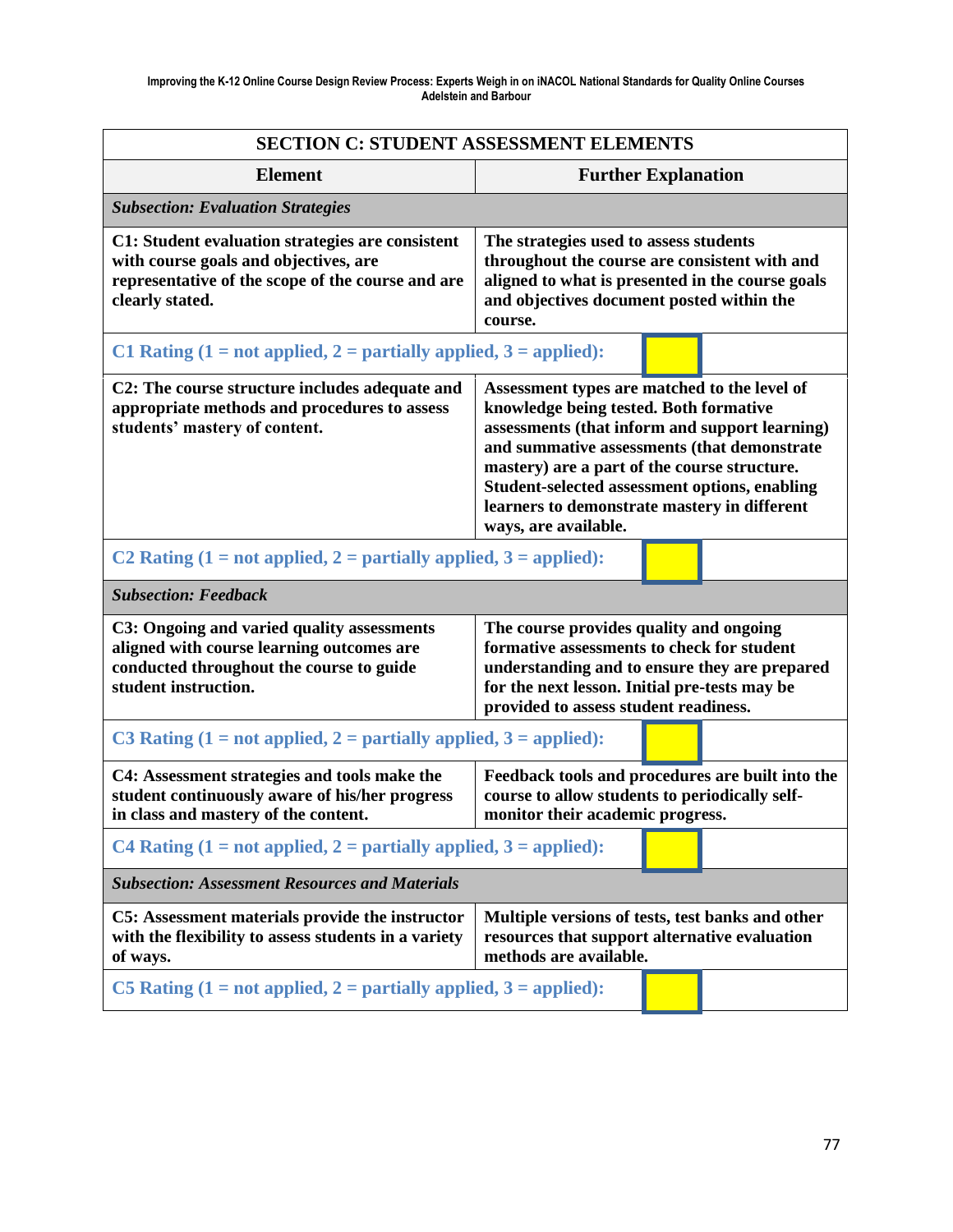| <b>SECTION C: STUDENT ASSESSMENT ELEMENTS</b>                                                                                        |                                                                                                                                                                                         |  |
|--------------------------------------------------------------------------------------------------------------------------------------|-----------------------------------------------------------------------------------------------------------------------------------------------------------------------------------------|--|
| Element                                                                                                                              | <b>Further Explanation</b>                                                                                                                                                              |  |
| C6: Suggested grading rubrics are provided to<br>the instructor. The instructor will share a<br>chosen grading rubric with students. | Rubrics, rationale, and/or characteristics are<br>provided for each graded assignment. The<br>instructor will make the final selection, which<br>will then be shared with the students. |  |
| C6 Rating $(1 = not applied, 2 = partially applied, 3 = applied):$                                                                   |                                                                                                                                                                                         |  |
| C7: The grading policy and practices are easy to<br>understand and clearly communicated to<br>students and parents.                  | Grading policies and practices are easy to read<br>and clearly defined and may include any<br>penalties that may be assessed to grades and/or<br>extra credit opportunities.            |  |
| C7 Rating $(1 = not applied, 2 = partially applied, 3 = applied):$                                                                   |                                                                                                                                                                                         |  |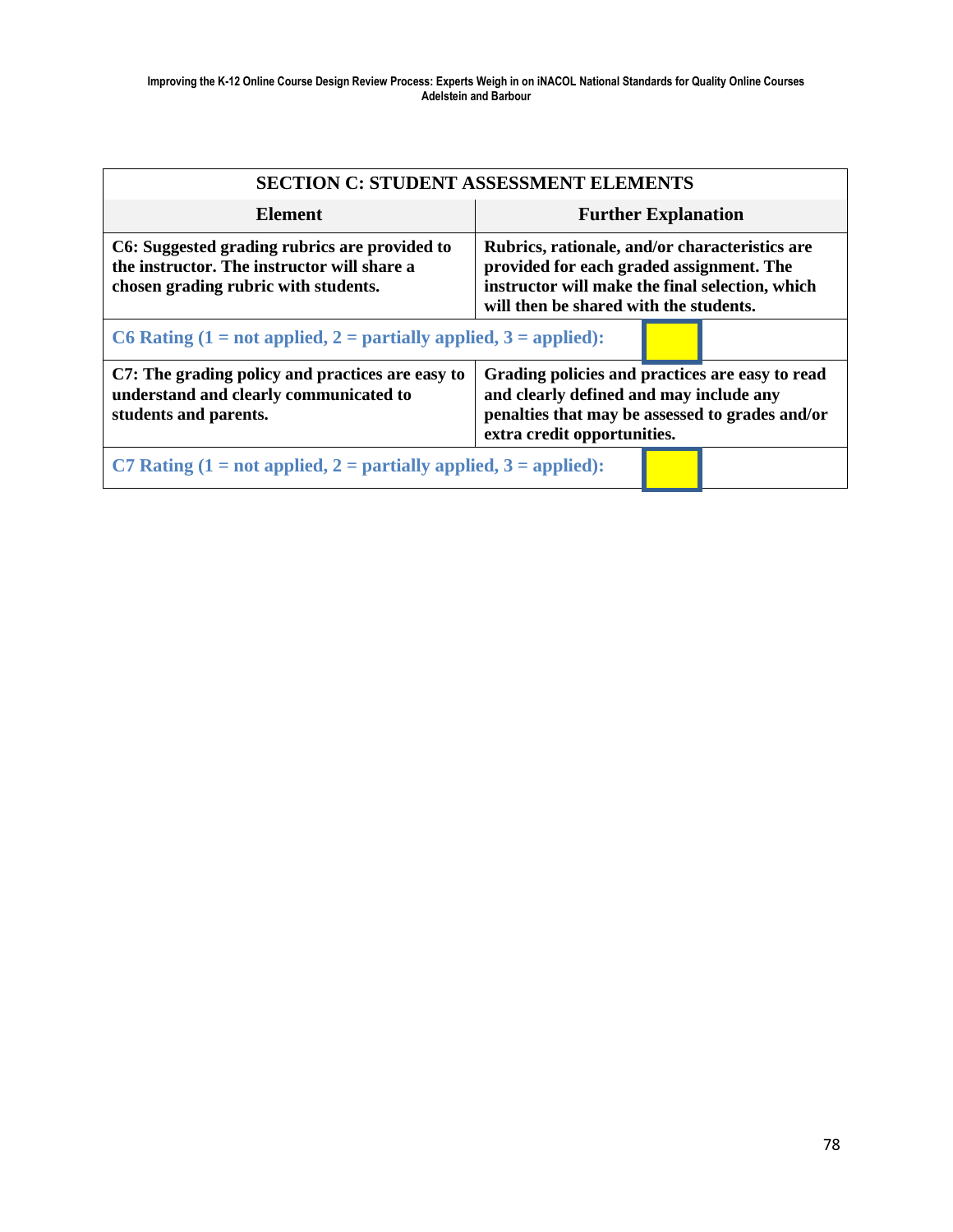| <b>SECTION D: TECHNOLOGY</b>                                                                                                                                     |                                                                                                                                                                                                                                                                                                                                                                                                                 |  |  |  |
|------------------------------------------------------------------------------------------------------------------------------------------------------------------|-----------------------------------------------------------------------------------------------------------------------------------------------------------------------------------------------------------------------------------------------------------------------------------------------------------------------------------------------------------------------------------------------------------------|--|--|--|
| <b>Element</b>                                                                                                                                                   | <b>Further Explanation</b>                                                                                                                                                                                                                                                                                                                                                                                      |  |  |  |
| <b>Subsection: Course Architecture</b>                                                                                                                           |                                                                                                                                                                                                                                                                                                                                                                                                                 |  |  |  |
| D1: The course architecture permits the online<br>instructor to add content, activities and<br>assessments to extend learning opportunities<br>where applicable. | The instructor of record for the course has<br>access to make additions to the content within<br>the learning management system (LMS). Access<br>should allow the instructor to add content,<br>activities, and assessments, where appropriate.<br>The content from the "original" base course is<br>left unchanged.                                                                                            |  |  |  |
| D1 Rating $(1 = not applied, 2 = partially applied, 3 = applied):$                                                                                               |                                                                                                                                                                                                                                                                                                                                                                                                                 |  |  |  |
| <b>Subsection: User Interface</b>                                                                                                                                |                                                                                                                                                                                                                                                                                                                                                                                                                 |  |  |  |
| D2: Clear and consistent navigation is present<br>throughout the course.                                                                                         | The course utilizes consistent and predictable<br>navigation methods. Students can move logically<br>and easily between areas of the course; color,<br>graphics and icons are used to guide the student<br>through the course; and a consistent look and<br>feel exist throughout the course (consistent text,<br>colors, bullets, and heading styles). Minimal<br>training is required to navigate the course. |  |  |  |
| D2 Rating $(1 = not applied, 2 = partially applied, 3 = applied):$                                                                                               |                                                                                                                                                                                                                                                                                                                                                                                                                 |  |  |  |
| D3: Rich media are provided in multiple<br>formats for ease of use and access in order to<br>address diverse student needs.                                      | Course makes maximum use of the robust<br>capabilities of the online medium and makes<br>these resources available by alternative means<br>(video, CDs, podcasts).                                                                                                                                                                                                                                              |  |  |  |
| D3 Rating $(1 = not applied, 2 = partially applied, 3 = applied):$                                                                                               |                                                                                                                                                                                                                                                                                                                                                                                                                 |  |  |  |
| D4: Technology is used to help increase self-<br>efficacy of students.                                                                                           | Technology used in the course does not hinder<br>the student's ability to accomplish the academic<br>goals set forth by the syllabus.                                                                                                                                                                                                                                                                           |  |  |  |
| D4 Rating $(1 = not applied, 2 = partially applied, 3 = applied):$                                                                                               |                                                                                                                                                                                                                                                                                                                                                                                                                 |  |  |  |
| <b>Subsection: Technology Requirements and Interoperability</b>                                                                                                  |                                                                                                                                                                                                                                                                                                                                                                                                                 |  |  |  |
| <b>D5:</b> All technology requirements (including<br>hardware, browser, software, etc.) are specified.                                                           | All technology requirements (including<br>hardware, browser, software, etc.) are identified<br>in the course description or during the student<br>registration process and specified to students<br>before they begin the course.                                                                                                                                                                               |  |  |  |
| D5 Rating $(1 = not applied, 2 = partially applied, 3 = applied):$                                                                                               |                                                                                                                                                                                                                                                                                                                                                                                                                 |  |  |  |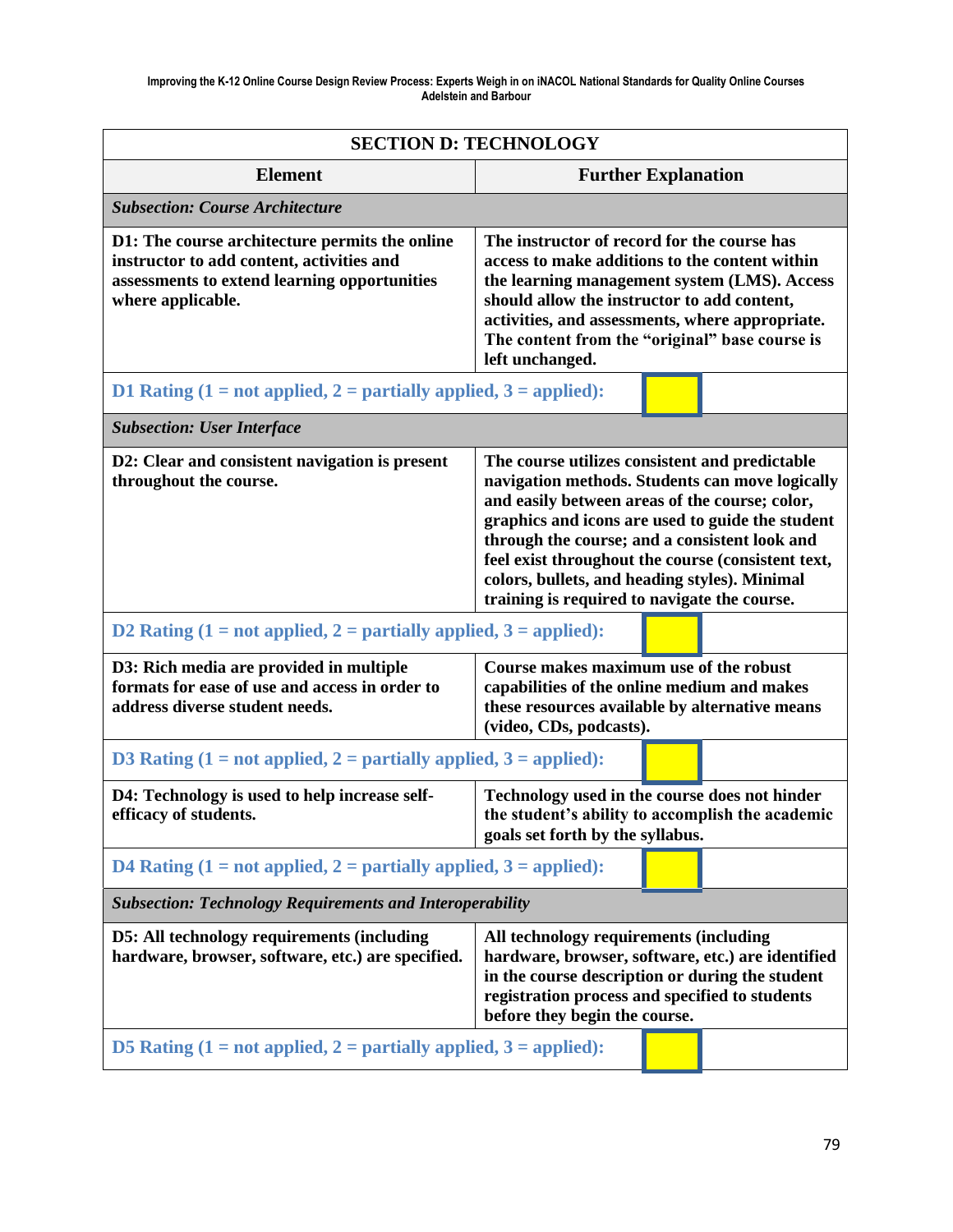| <b>SECTION D: TECHNOLOGY</b>                                                                                                                                                                                                                                                                                                                                                                                                                  |                                                                                                                                                                                                                                                                                                                                                                                                                 |  |  |  |
|-----------------------------------------------------------------------------------------------------------------------------------------------------------------------------------------------------------------------------------------------------------------------------------------------------------------------------------------------------------------------------------------------------------------------------------------------|-----------------------------------------------------------------------------------------------------------------------------------------------------------------------------------------------------------------------------------------------------------------------------------------------------------------------------------------------------------------------------------------------------------------|--|--|--|
| <b>Element</b>                                                                                                                                                                                                                                                                                                                                                                                                                                | <b>Further Explanation</b>                                                                                                                                                                                                                                                                                                                                                                                      |  |  |  |
| D6: Prerequisite skills, course tools, and course<br>software are identified and appropriate in<br>relation to the students and course.                                                                                                                                                                                                                                                                                                       | All prerequisite technology skills, software, and<br>online tools necessary for the specific class are<br>identified in the course description or during the<br>registration process and are shared with<br>students before they begin the course. Tools<br>should be appropriate, necessary for teaching<br>and/or enriching the lesson, cross-platform and<br>free to the student (or built into the course). |  |  |  |
| D6 Rating $(1 = not applied, 2 = partially applied, 3 = applied):$                                                                                                                                                                                                                                                                                                                                                                            |                                                                                                                                                                                                                                                                                                                                                                                                                 |  |  |  |
| D7: The course is designed to meet<br>internationally recognized interoperability<br>standards.                                                                                                                                                                                                                                                                                                                                               | Interoperability technical standards allow<br>sharing content among different learning<br>management systems and ensure sharing of<br>questions, assessments and results with others.                                                                                                                                                                                                                           |  |  |  |
| D7 Rating $(1 = not applied, 2 = partially applied, 3 = applied):$                                                                                                                                                                                                                                                                                                                                                                            |                                                                                                                                                                                                                                                                                                                                                                                                                 |  |  |  |
| D8: Copyright and licensing status, including<br>permission to share where applicable, is clearly<br>stated and easily found.                                                                                                                                                                                                                                                                                                                 | Course developers or publishers clearly state<br>the copyright and licensing status of all content,<br>including permission to share where applicable.<br>Copyright and licensing information should be<br>readily available, understandable and<br>standardized in terms of use.                                                                                                                               |  |  |  |
| D8 Rating $(1 = not applied, 2 = partially applied, 3 = applied):$                                                                                                                                                                                                                                                                                                                                                                            |                                                                                                                                                                                                                                                                                                                                                                                                                 |  |  |  |
| <b>Subsection: Accessibility</b>                                                                                                                                                                                                                                                                                                                                                                                                              |                                                                                                                                                                                                                                                                                                                                                                                                                 |  |  |  |
| D9: Course materials and activities are designed<br>to provide appropriate access to all students.<br>The course, developed with universal design<br>principles in mind, conforms to the U.S. Section<br>504 and Section 508 provisions for electronic<br>and information technology as well as the<br><b>W3C's Web Content Accessibility Guidelines</b><br>(WCAG 2.0).<br>D9 Rating $(1 = not applied, 2 = partially applied, 3 = applied):$ | Through the use of web accessibility evaluation<br>tools, all web pages required for students to<br>engage in online education (e.g., registration,<br>library, course materials, grade retrieval) are<br>validated to conform to accessibility standards.<br>NIMAS is used to ensure textbooks and other<br>instructional materials are accessible to the<br>visually impaired.                                |  |  |  |
|                                                                                                                                                                                                                                                                                                                                                                                                                                               |                                                                                                                                                                                                                                                                                                                                                                                                                 |  |  |  |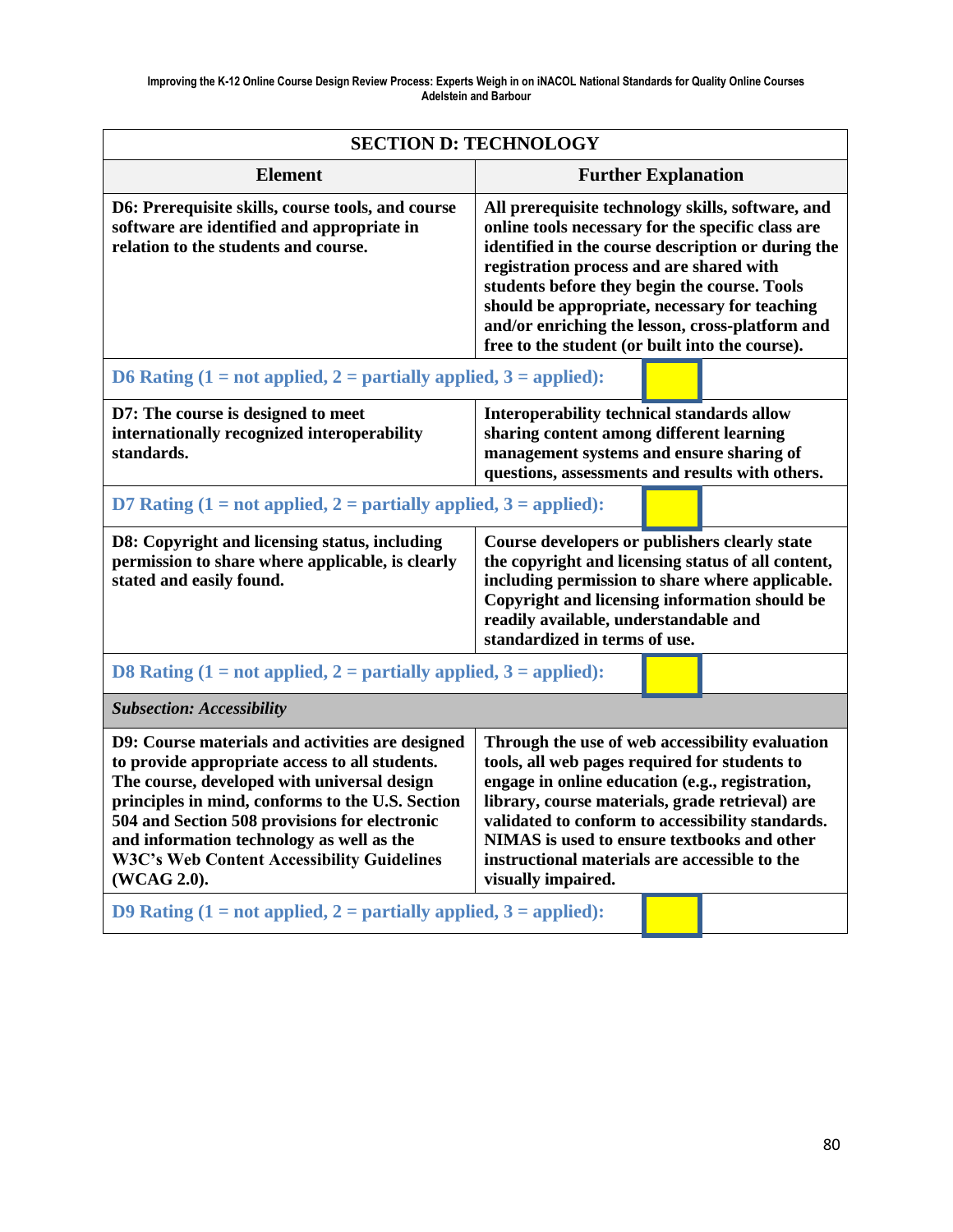| <b>SECTION D: TECHNOLOGY</b>                                                                                               |                                                                                                                                                                                                                                                     |  |  |  |  |
|----------------------------------------------------------------------------------------------------------------------------|-----------------------------------------------------------------------------------------------------------------------------------------------------------------------------------------------------------------------------------------------------|--|--|--|--|
| Element                                                                                                                    | <b>Further Explanation</b>                                                                                                                                                                                                                          |  |  |  |  |
| <b>Subsection: Resources and Materials</b>                                                                                 |                                                                                                                                                                                                                                                     |  |  |  |  |
| D10: Student information remains confidential,<br>as required by the Family Educational Rights<br>and Privacy Act (FERPA). | Defined course procedures for reporting grade<br>and student information complies with the<br><b>Family Educational Rights and Privacy Act</b><br>(FERPA)<br>http://www.ed.gov/policy/gen/guid/fpco/ferpa/<br>index.html) posted within the course. |  |  |  |  |
| D10 Rating $(1 = not applied, 2 = partially applied, 3 = applied):$                                                        |                                                                                                                                                                                                                                                     |  |  |  |  |